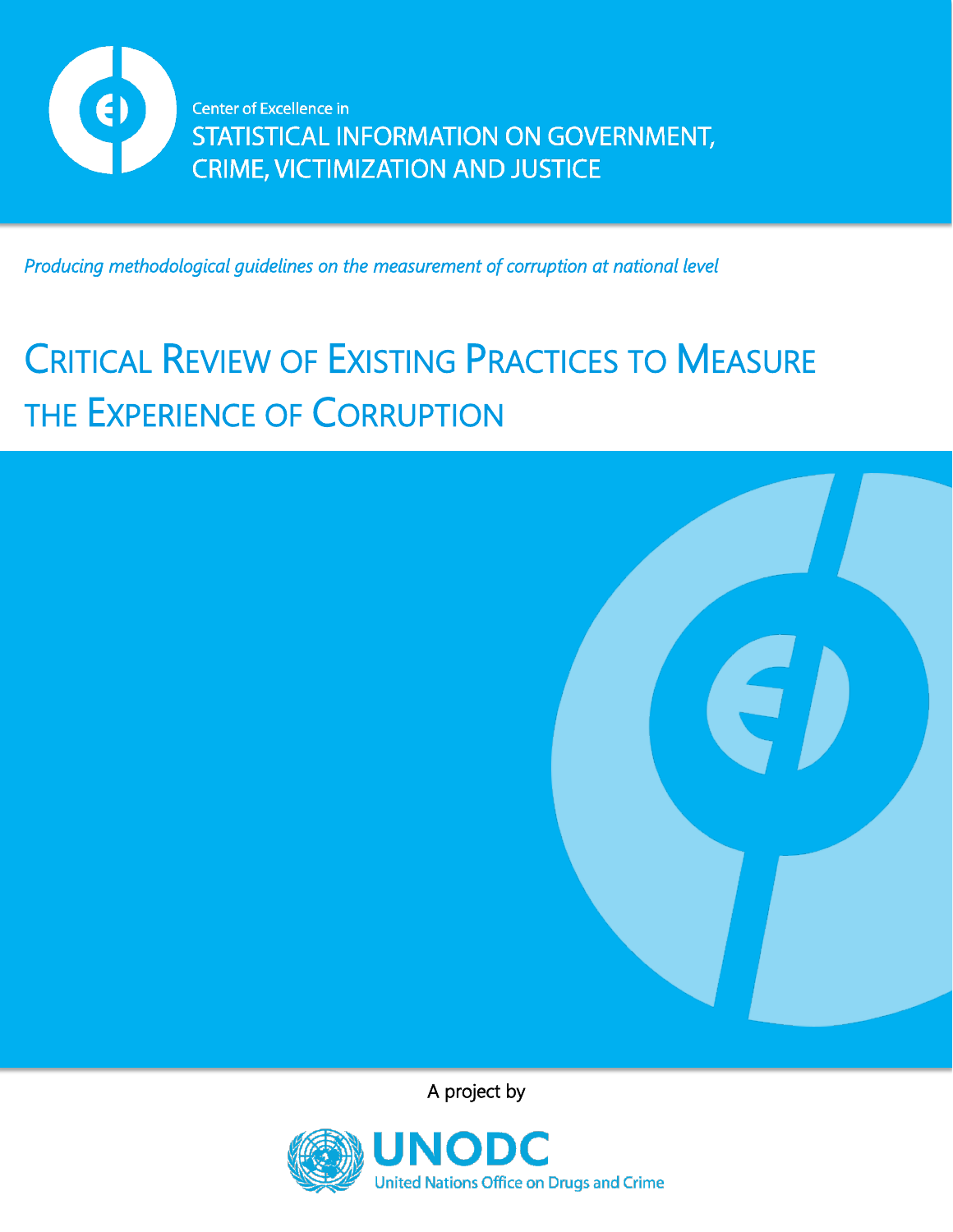## <span id="page-1-0"></span>**CRITICAL REVIEW OF EXISTING PRACTICES TO MEASURE THE EXPERIENCE OF CORRUPTION**

Written by Giulia Mugellini

#### **Table of contents**

| CRITICAL REVIEW OF EXISTING PRACTICES TO MEASURE THE EXPERIENCE OF CORRUPTION             |  |
|-------------------------------------------------------------------------------------------|--|
|                                                                                           |  |
| 1.                                                                                        |  |
| Background: monitoring corruption to promote sustainable development3<br>2.               |  |
| 3.                                                                                        |  |
| 3.1.                                                                                      |  |
| 3.2.                                                                                      |  |
| 4.                                                                                        |  |
| 4.1.                                                                                      |  |
| 4.2.                                                                                      |  |
| Discussion: existing challenges and future developments for a comprehensive and<br>5.     |  |
|                                                                                           |  |
| 5.1.                                                                                      |  |
| 5.2.                                                                                      |  |
| 5.3.                                                                                      |  |
| 5.4.                                                                                      |  |
| 5.5.                                                                                      |  |
| 6.                                                                                        |  |
|                                                                                           |  |
| Annex 1 - List of surveys compliant with SDGs indicators 16.5.1. and 16.5.2 on corruption |  |
|                                                                                           |  |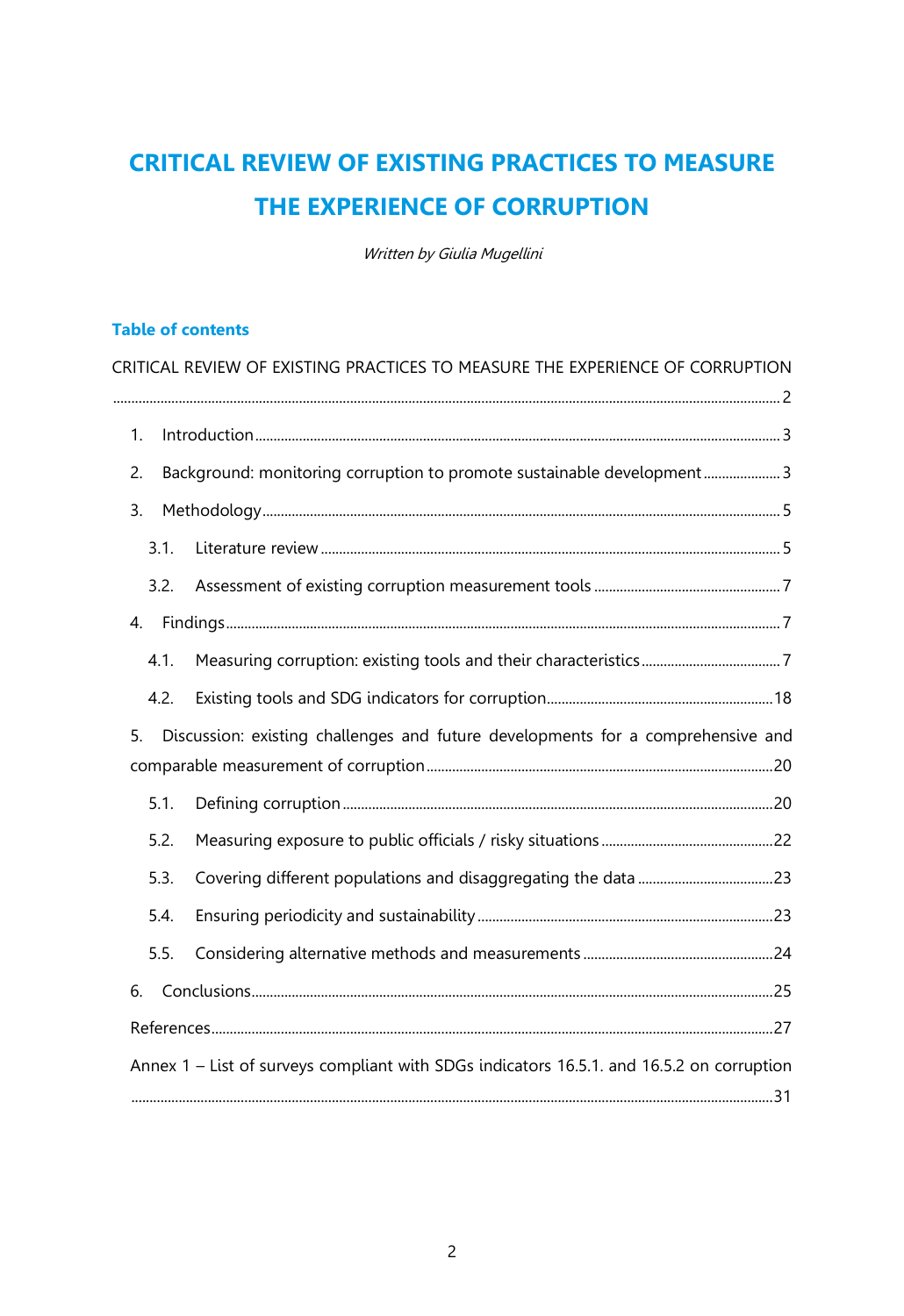## <span id="page-2-0"></span>**1. Introduction**

Measuring corruption has always been considered a challenging issue. Corruption is, indeed, a complex phenomenon, including several types of behaviors for which the line between licit and illicit conducts, and victims and offenders is often difficult to draw. Corruption affects a variety of subjects (e.g., individuals, businesses, public officials), economic sectors and daily aspects of life. All these issues have impeded the development of a comprehensive and standardized measure of corruption.

Despite this, corruption measurement tools have multiplied over the past decade both at the national and international level. These tools often have very similar titles, but measure different corrupt behaviors and have various advantages and disadvantages.

In view of developing comprehensive and standardized measures of corruption, the United Nations has recently identified specific indicators to monitor this phenomenon at the global level under the umbrella of the 2030 Sustainable Development Agenda.

In this regard, taking stock of the existing practices for measuring corruption and assessing their compliance with international requirements is the pre-requisite for orienting future initiatives that promote or improve the evaluation of corruption.

Corruption monitoring systems already exist in a number of settings and are used to support decision-making processes. With this, two main questions arise: 1) what are the main strengths and weaknesses of the existing corruption measurement tools?; and 2) how many of these tools can be used to monitor corruption in compliance with the *Sustainable* Development Goal Indicators Post-2015?

This paper aims to answer the aforementioned questions by: 1) identifying the main existing corruption measurement tools developed at the national, regional and international levels; 2) analyzing the characteristics of these existing practices, and 3) identifying their strengths and weaknesses against international needs and requirements.

## <span id="page-2-1"></span>**2. Background: monitoring corruption to promote sustainable development**

The importance of developing reliable and comprehensive measures of corruption has been recently highlighted by the United Nations within two different documents: 1) Road Map to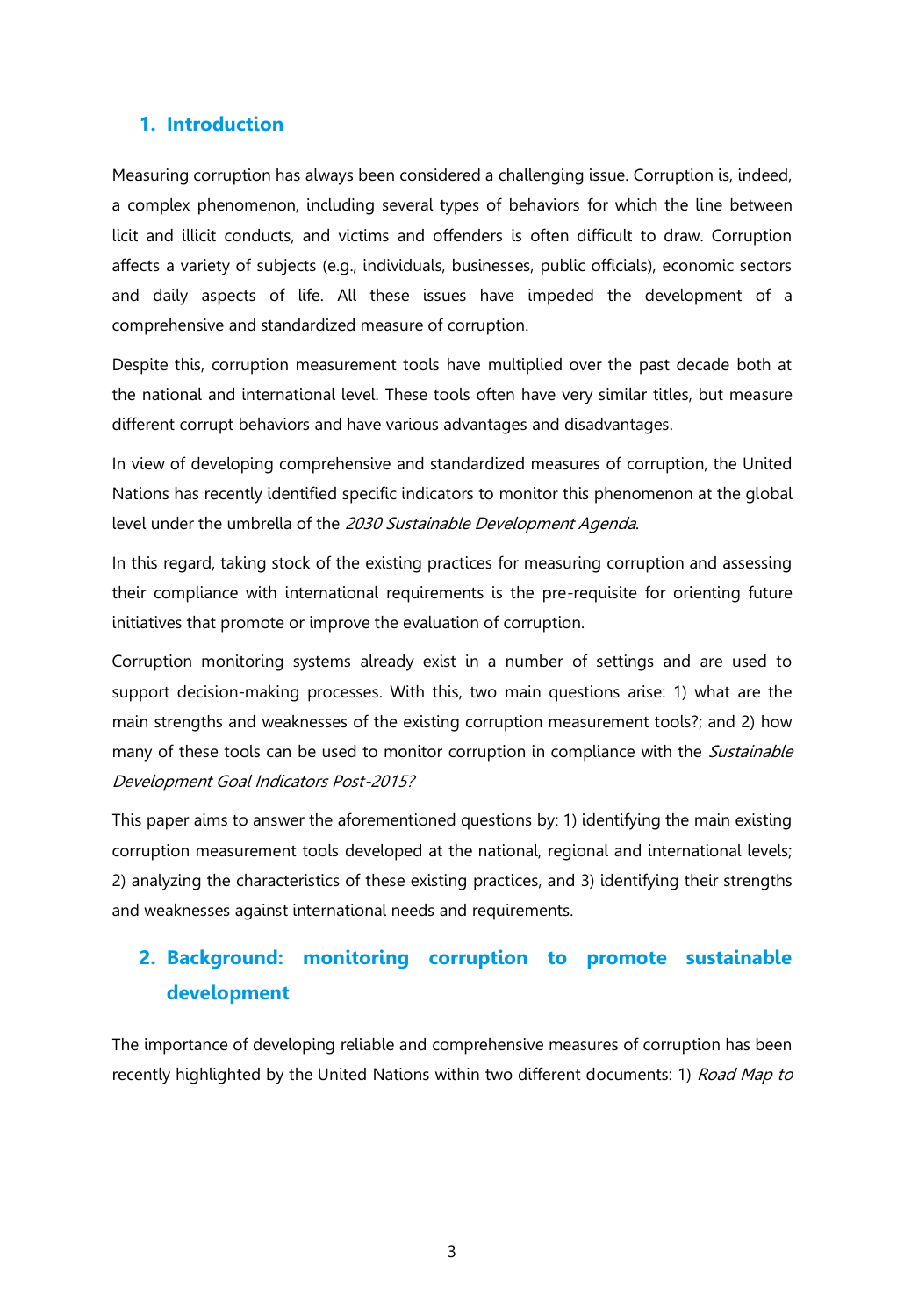Improve the Quality and Availability of Crime Statistics (E/CN.3/2013/11)<sup>1</sup>; and 2) Report of the Inter-Agency and Expert Group on Sustainable Development Goals (SDGs) Indicators (E/CN.3/2016/2/Rev.1).

The *Road Map* indicated the need to develop a conceptual framework to assess corruption and produce methodological guidelines to conduct sample surveys evaluating this phenomenon (E/CN.3/2015/8).

The Report of the Inter-Agency and Expert Group on Sustainable Development Goal Indicators determined six main areas for development. Among them, the development of justice should be addressed by achieving Goal  $16<sup>2</sup>$ . In order to meet Goal 16, several practical targets were established. Target 16.5 refers to "Substantially reduce corruption and bribery in all their forms" (E/CN.3/2016/2/Rev.1: 58) (see Fig. 1 below). In order for national governments and international organizations to monitor the implementation of this specific target, two measurable indicators have been identified:

- *Indicator 16.5.1* "Proportion of persons who had at least one contact with a public official and who paid a bribe to a public official, or were asked for a bribe by those public officials, during the previous 12 months" (Ibidem).
- *Indicator 16.5.2* "Proportion of businesses who had at least one contact with a public official and who paid a bribe to a public official, or were asked for a bribe by those public officials, during the previous 12 months" (Ibidem).





<sup>1</sup> Developed by the National Institute of Statistics and Geography of Mexico and the United Nations Office on Drugs and Crime in 2013 and acknowledged by the United Nations Economic and Social Council as a valuable operational framework to improve statistics on crime and criminal justice.

 $\overline{a}$ 

<sup>&</sup>lt;sup>2</sup> Goal 16: "Promote peaceful and inclusive societies for sustainable development, provide access to justice for all and build effective, accountable and inclusive institutions at all levels" (E/CN.3/2016/2/Rev.1: 57).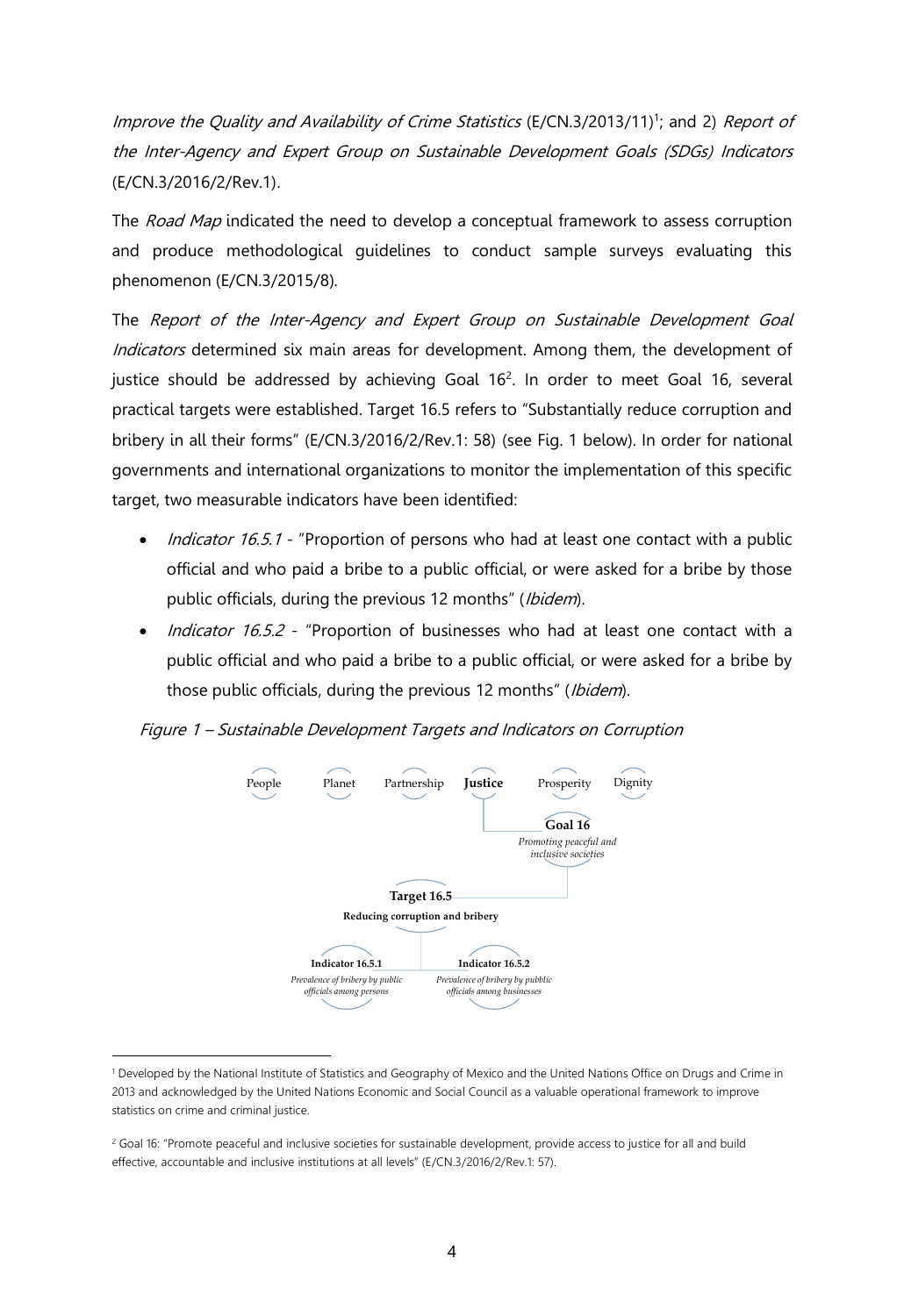According to these two indicators, it is possible to identify five key elements that should be accounted for corruption measurement tools in order to be compliant with international requirements (see Table 1 below).

Table 1 – SDG indicators on corruption - key elements

| 1. Type of corruption  | Active and/or passive bribery                              |
|------------------------|------------------------------------------------------------|
| 2. Type of counterpart | Public officials                                           |
|                        | Persons                                                    |
| 3. Target population   | <b>Businesses</b>                                          |
| 4. Reference period    | Previous 12 months                                         |
| 5. Type of prevalence  | Prevalence of those who had contacts with public officials |

According to these key elements, corruption measurement tools should target both active<sup>3</sup> and passive<sup>4</sup> bribery by public officials, experienced by persons and businesses, during a reference period of 12 months, and measured as the prevalence of those who had at least one contact with a public official.

## <span id="page-4-0"></span>**3. Methodology**

## <span id="page-4-1"></span>**3.1. Literature review**

 $\overline{a}$ 

The analysis included in this paper is based on the results of a desk review that sought to determine the main corruption measurement tools developed at the national, regional and international levels.

In particular, the review focused on any publicly available measurement tools targeting experience and perception of corruption.

The search for these tools was conducted within electronic databases, journals, and websites. In particular, online websites and databases of a) key research institutes (e.g., U4 - Anti-Corruption Resource Centre, Transcrime); b) international organizations (e.g., Transparency International, the World Bank, the European Bank for Reconstruction and Development, the World Economic Forum, the United Nations Office on Drugs and Crime,

<sup>&</sup>lt;sup>3</sup> Promising, offering or giving, to a public official or a person who directs or works in a private sector entity, directly or indirectly, an undue advantage in order so that the official acts or refrains from acting in the exercise of his or her official duties (United Nations Office on Drugs and Crime. United Nations Convention Against Corruption. Vienna, Austria: 2004. Web [http://www.unodc.org/documents/treaties/UNCAC/Publications/Convention/08-50026\\_E.pdf\)](http://www.unodc.org/documents/treaties/UNCAC/Publications/Convention/08-50026_E.pdf)

<sup>4</sup> Solicitation or acceptance by a public official or a person who directs or works in a private sector entity, directly or indirectly, of an undue advantage in order so that the official acts or refrain from acting in the exercise of his or her official duties (*Ibidem*).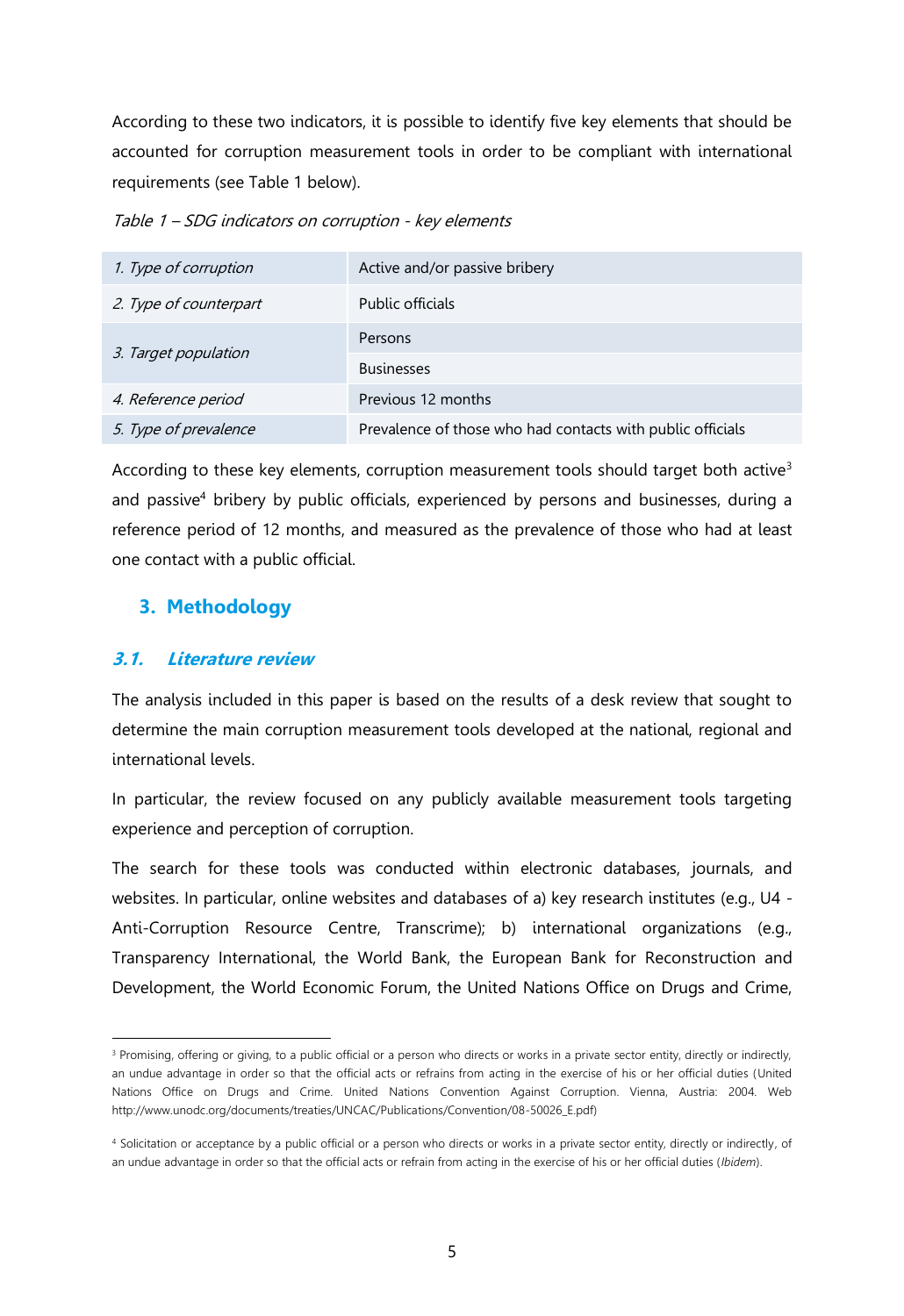USAID); c) consulting/auditing organizations (e.g., Deloitte, KPMG, PwC); and d) National Statistical Offices and Anti-corruption Commissions from different countries have been explored in order to identify existing efforts to measure corruption.

In addition, a screening of the references of the identified studies was performed in order to run a citation search using the specified databases.

Conference programs of the key institutions mentioned were also investigated and, in the case of need, the authors of relevant studies were contacted to obtain further information and documents.

The literature search was mainly based on the groups of keywords presented in Table 2. Keywords of different groups were searched for separately and then combined using the Boolean operators "OR" and "AND." These keywords had been translated into French, German, Italian and Spanish.

|  |  |  |  |  |  | Tab. 2 - Groups of keywords used for identifying existing tools to measure corruption |  |
|--|--|--|--|--|--|---------------------------------------------------------------------------------------|--|
|  |  |  |  |  |  |                                                                                       |  |
|  |  |  |  |  |  |                                                                                       |  |
|  |  |  |  |  |  |                                                                                       |  |

| <b>Type of corruption</b> | <b>Type of instrument</b> | <b>Focus of the</b><br>instrument | <b>Target population</b> |
|---------------------------|---------------------------|-----------------------------------|--------------------------|
| corrup*                   | survey*                   | corrup*                           | business*                |
| brib*                     | indicator*                | transpar*                         | household*               |
| informal* pay*            | statistic*                | trust*                            | person*                  |
| unofficial*               | collection*               | govern*                           | police*                  |
| gift*                     | $data*$                   | integrity*                        | individual*              |
| favour/favor*             | index <sup>*</sup>        | environ*                          | civil* servant*          |
| money*                    | barometer*                | experien*                         | public official*         |
| misappr* public* fund*    | expert*                   | percept*                          | public institution*      |
| abus* power*              | interview*                | opinion*                          | govern*                  |
| trading* influence*       | quest*                    | procurement*                      | public authorit*         |
| illicit*                  |                           |                                   | compan*                  |
| embezzl*                  |                           |                                   |                          |

The main criteria for including corruption measurement tools in the review were as follows:

- 1. Covering perception and / or experience of corruption. Excluding measures related to vulnerabilities (e.g., risk factors) to corruption and trust in governmental institutions.
- 2. Presenting a transparent methodology. The tool should be accompanied by a publicly accessible and clear methodology.

No limits were set in terms of the period (years) of development and target population.

Each identified measurement tool was included in a dedicated repository together with a set of specific information on its content and methodology.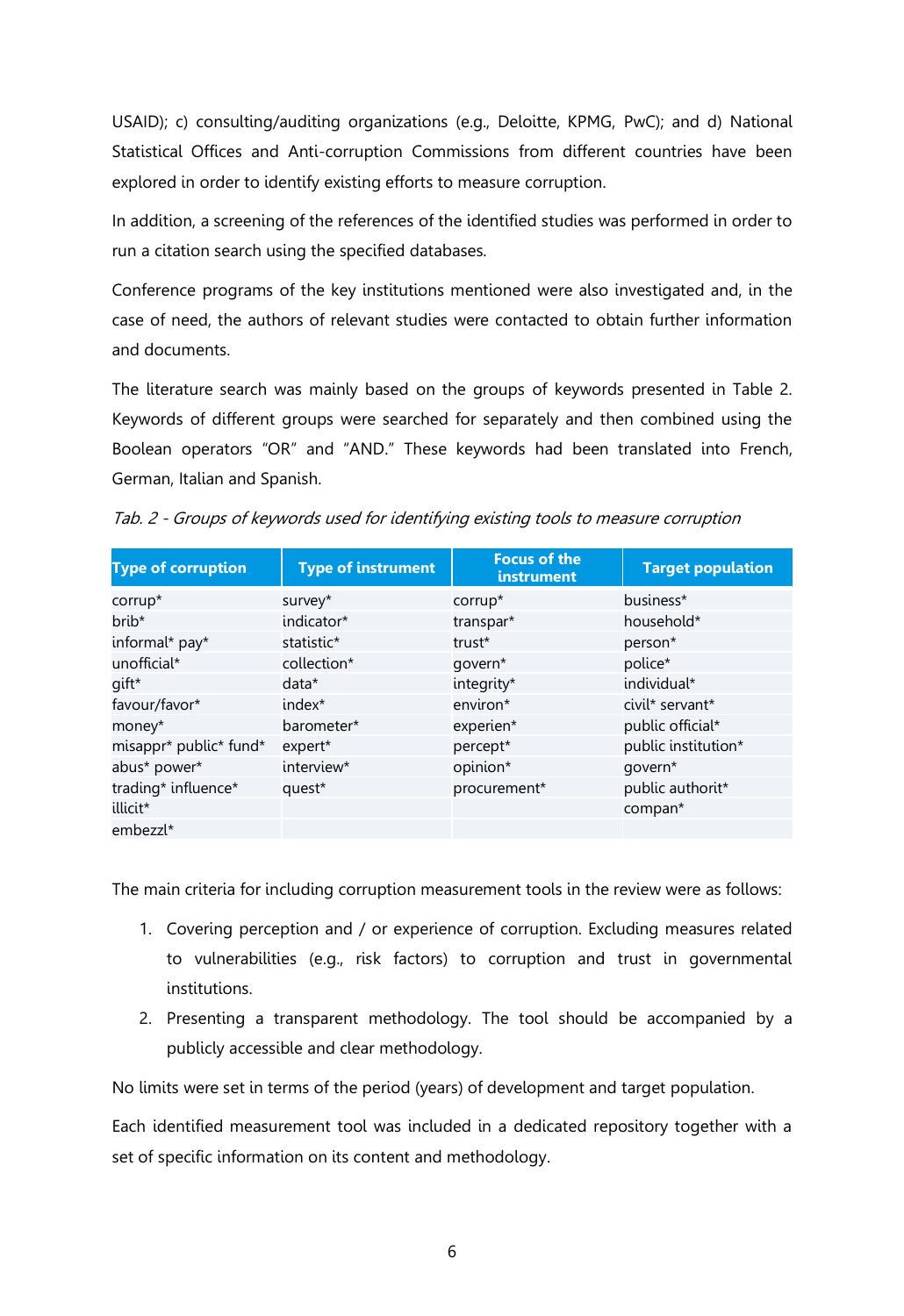## <span id="page-6-0"></span>**3.2. Assessment of existing corruption measurement tools**

The characteristics of each of the identified measurement tools were analyzed together with their main strengths and weaknesses.

The corruption measurement tools identified during the literature search and included within the dedicated repository were then assessed against the requirements set by the SDG indicators on corruption (see Chapter 2). In particular, it was evaluated whether a tool covered the five key elements identified by the SDG indicators on corruption (see Table 1 above).

## <span id="page-6-1"></span>**4. Findings**

This chapter describes the characteristics (e.g., target population, data collection method, dimensions of corruption) of the identified corruption measurement tools and analyses their main strengths and weaknesses (Paragraph 4.1). It then compares them against the requirements of SDGs (Paragraph 4.2).

## <span id="page-6-2"></span>**4.1. Measuring corruption: existing tools and their characteristics**

The results of the desk review counted 133 corruption measurement tools. 73% covered the experience of corruption while just 27% targeted perception (see Figure 2 below).

The majority of these tools are sample surveys (87%) followed by composite indicators (13%). Expert interviews are usually included to complement sample surveys, but they do not represent stand-alone corruption measurement tools. Similarly, administrative records are employed to construct composite indicators, though they are not utilized as a standalone measure of corruption.



Figure 2 – Existing corruption measurement tools – dimensions of corruption and type of instrument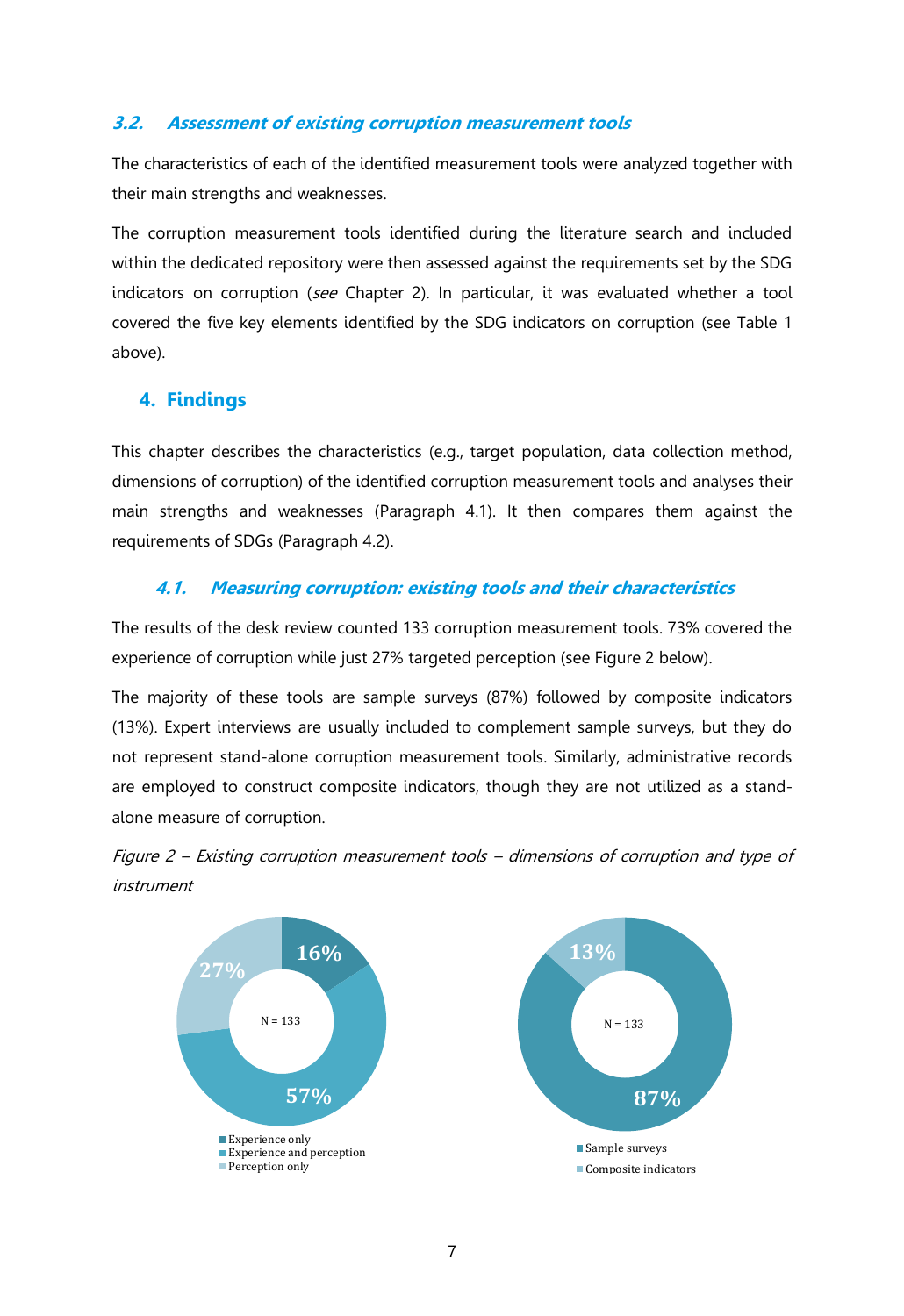#### **4.1.1. Administrative statistics**

Even if the literature review did not identify any corruption measurement instruments entirely based on administrative records, it was important to mention this type of data collection that is available in every country.

Administrative statistics refer to those data collected by governmental institutions to keep track of their daily activities. With respect to crime issues, administrative statistics are those collected by criminal justice institutions (e.g., police, prosecution, courts, prisons).

Administrative data on corruption, indeed, refer to those crimes reported to the police, prosecuted and sentenced by the public authority. National and international anticorruption authorities<sup>5</sup> might also collect data on corruption cases.

The definition of corruption used within administrative statistics is linked to the definition of the related types of offenses included within the national penal code. Administrative records on corruption can cover embezzlement, misappropriation or other diversions of property by a public official; trading in influence; abuse of functions; illicit enrichment, etc.

This type of data has three main strengths - it derives from direct measures, refers to objective administrative data and is available on a real-time basis from electronic sources (the majority of cases).

Despite these advantages, administrative statistics on corruption face serious shortcomings based on the secretive nature of corrupt transactions, to the difficulties in distinguishing the boundaries between licit and illicit conducts, to the direct involvement of both the "victim" and "offender" and to the consequent lack of incentives for the involved parties to reveal information (Recanatini 2011; UNODC 2009; Azfar & Gurgur 2008;). As a consequence, this crime is affected by a very high "dark number" - it is often not reported to the police and not detected by law enforcement agencies.

Further, even when the crime is reported, in systematically corrupt environments, it is not possible to rely on criminal justice statistics on corruption because officers and judges are likely to fail to prosecute most of the corruption cases, or they might hand out biased judgements serving political purposes (Fazekas & Toth 2014; Azfar & Gurgur 2008; Wrigley 1972; Grünhut 1951).

As a result of the definition of corruption used within administrative statistics being linked to legal definitions, and based on each law enforcement agency having different recording practices and specific rules for classifying and counting crime incidents (Aebi 2008), these

<sup>5</sup> http://www.track.unodc.org/ACAuthorities/Pages/home.aspx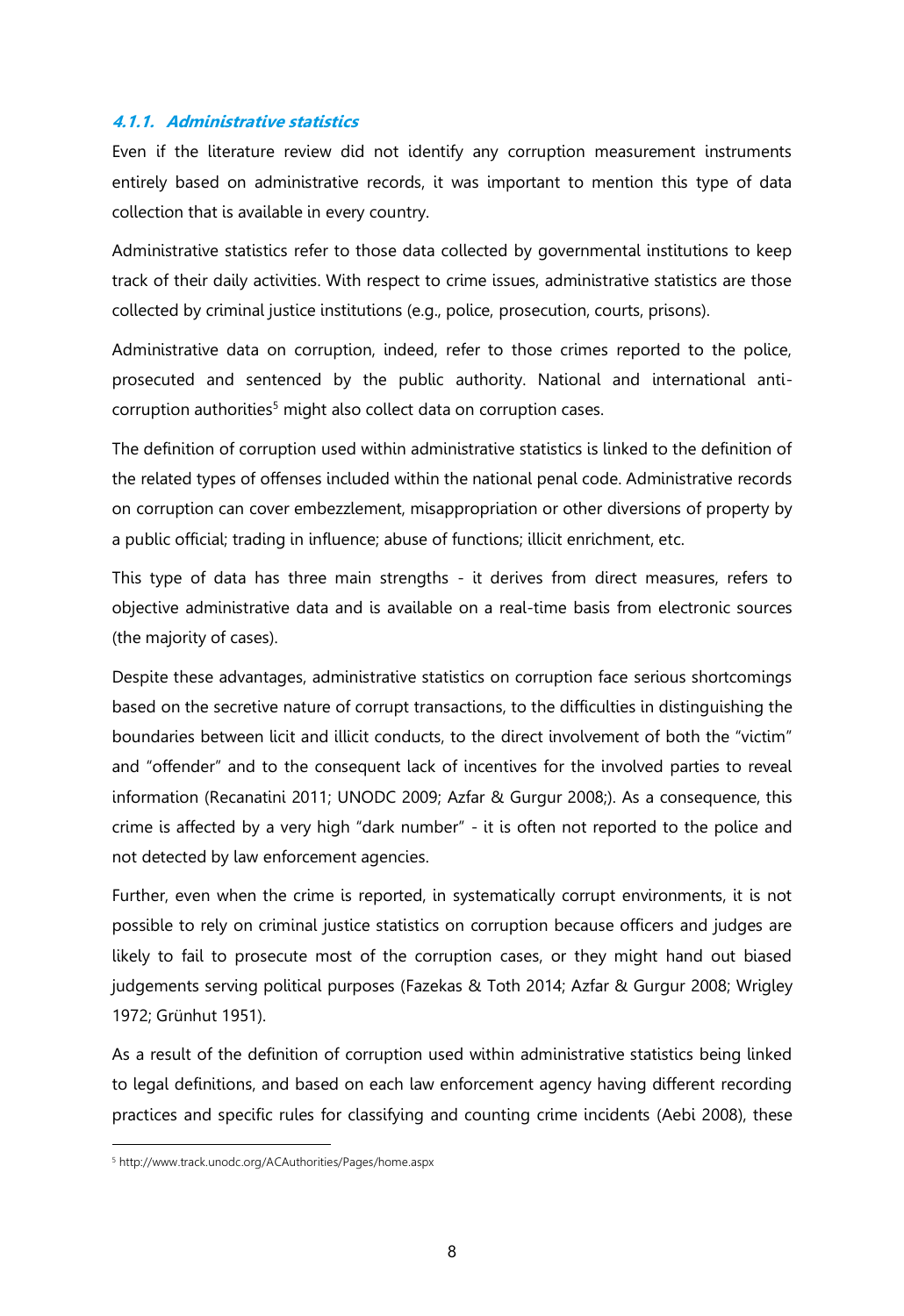statistics are not standardized and cannot be compared across countries (Aebi et al. 2010; Jehle and Harrendorf 2010).

Even if data should be publicly available and updated, it is not rare to encounter difficulties in retrieving it because of a lack of organized databases or legal limitations in accessing the data.

|    | <b>Strengths</b>                       | Weaknesses                                  |
|----|----------------------------------------|---------------------------------------------|
|    | Based on direct measures               | High non-reporting rate                     |
| 2. | Based on objective administrative data | 2. High political influence and sensitivity |
|    | Available in electronic data sources   | Lack of standardized definition<br>3        |
|    |                                        | 4. Lack of comparability across countries   |
|    |                                        | Difficulties in retrieving the data<br>5.   |

Table 3 – Administrative records – strengths and weaknesses

As already mentioned, the literature review of existing corruption measurement tools did not determine there being any instrument solely based on administrative records. Several composite indicators are partially based on administrative records, but they also include other sources of information (i.e., the *Corruption Risk Index* of Fazekas and Toth; the Ibrahim Index of African Governance of the Mo Ibrahim Foundation; "Where the bribes are?" of the Mintz Group). This further underscores the generic lack of confidence in administrative records for measuring a complex crime like corruption.

#### **4.1.2. Sample surveys**

As it is widely recognized that administrative statistics are not able to provide a reliable picture of the actual level of corruption, alternative measures, such as sample surveys, have been more frequently instituted to measure this phenomenon.

Sample surveys help to overcome the "dark figure" problem. They guarantee the anonymity of responses and can help to address offenses that respondents find difficult to disclose to public authorities.

Sample surveys can address the perception of corruption, experience, or both. Some are specifically designed to collect information on the level and impact of corruption, while others are developed for other, more generic, scopes (e.g., assessing attitudes towards environment/governance; assessing integrity, etc.)

With this in mind, the desk review identified 113 sample surveys that included questions on corruption. More than half were specifically developed to collect information on corruption offences (e.g., UNODC - Corruption and Crime in the Western Balkans; UNODC Corruption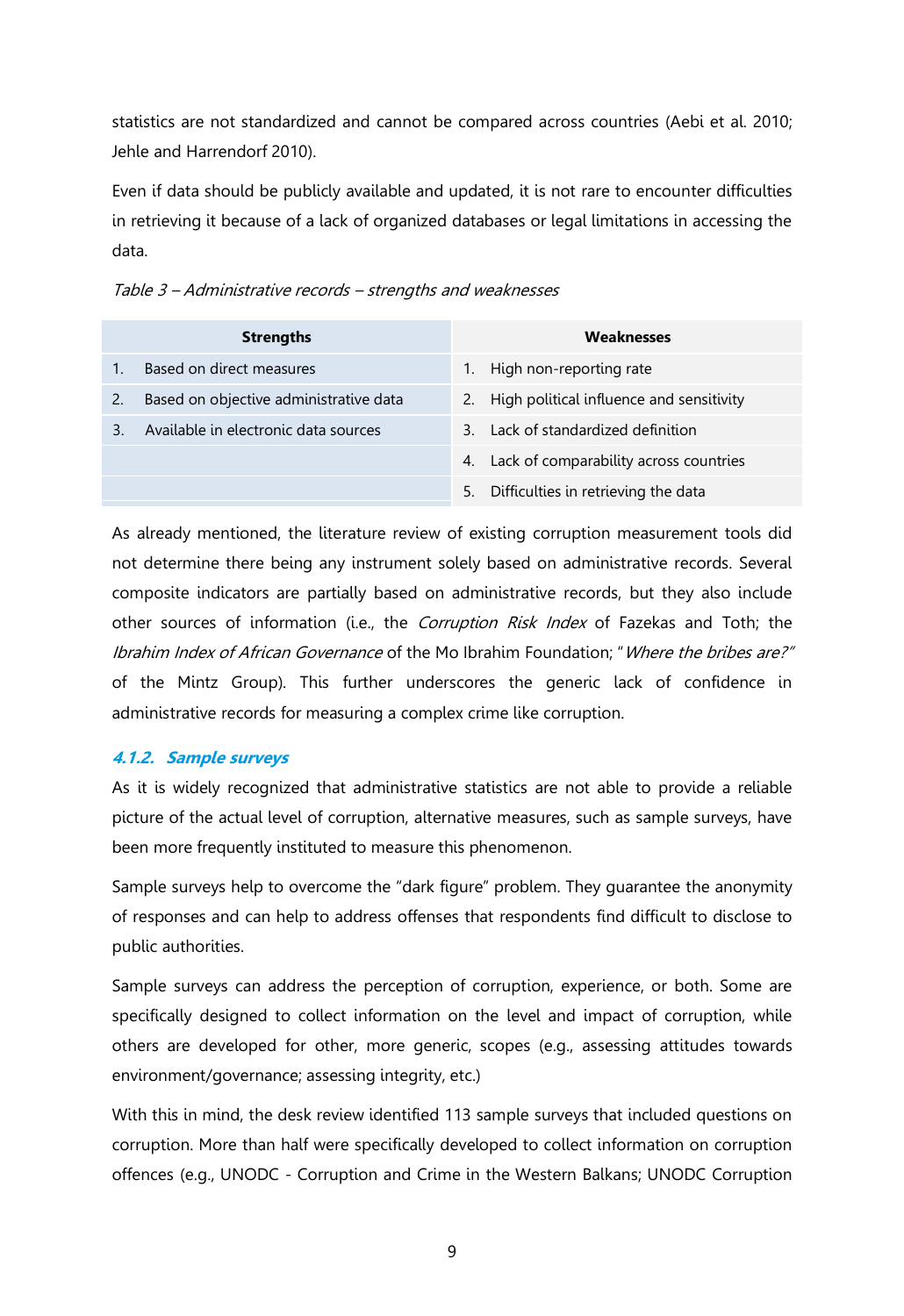and Integrity Challenges in the Public Sector of Iraq; UNODC - Crime and Corruption Business Survey), 24% were designed to assess attitudes towards governance or on a specific environment (e.g., World Bank - *Enterprise Survey*; European Bank for Reconstruction and Development - Business Environment and Enterprise Performance Survey (BBEPS); World Economic Forum - Global Competitiveness Survey), and 20% were victimization surveys including corruption among other types of crime (e.g., Gallup and Transcrime - Pilot EU Business Victimization Survey; UNODC - International Crime against Business Survey, UNODC - International Crime Victims Survey). 93 of the sample surveys measured the experience of corruption and only 21 covered perception.

Figure 3 – Existing sample surveys on corruption – main scope and dimensions



Besides overcoming under-reporting problems, sample surveys allow the gathering of micro-level data which allow for an analysis of data at the highest level of disaggregation the crime incident and its victim (Neuman & Berger 1988; Lynch 1993; Lynch 2006). They also permit covering different populations (e.g., individuals, households, businesses, civil servants), which is of utmost importance to understanding how corruption types and risks change among different actors.

The detailed information on victims' demographic characteristics and their social / economic / political environment can help in identifying whether households', individuals,' businesses' or countries' specific features increase or reduce the risk of corruption. This information is fundamental to creating effective reforms and monitoring their efficiency.

The accuracy and reliability of a survey-based measure of corruption are heavily dependent on the presence of a detailed operational definition of the phenomenon under investigation. The challenge in having a suitable operational definition is minimizing the influence of cultural and individual interpretations of the meaning of the events being enquired about (UNECE-UNODC 2010). By being supplied with a clear definition of corruption, using practical examples, respondents are not forced to draw upon their own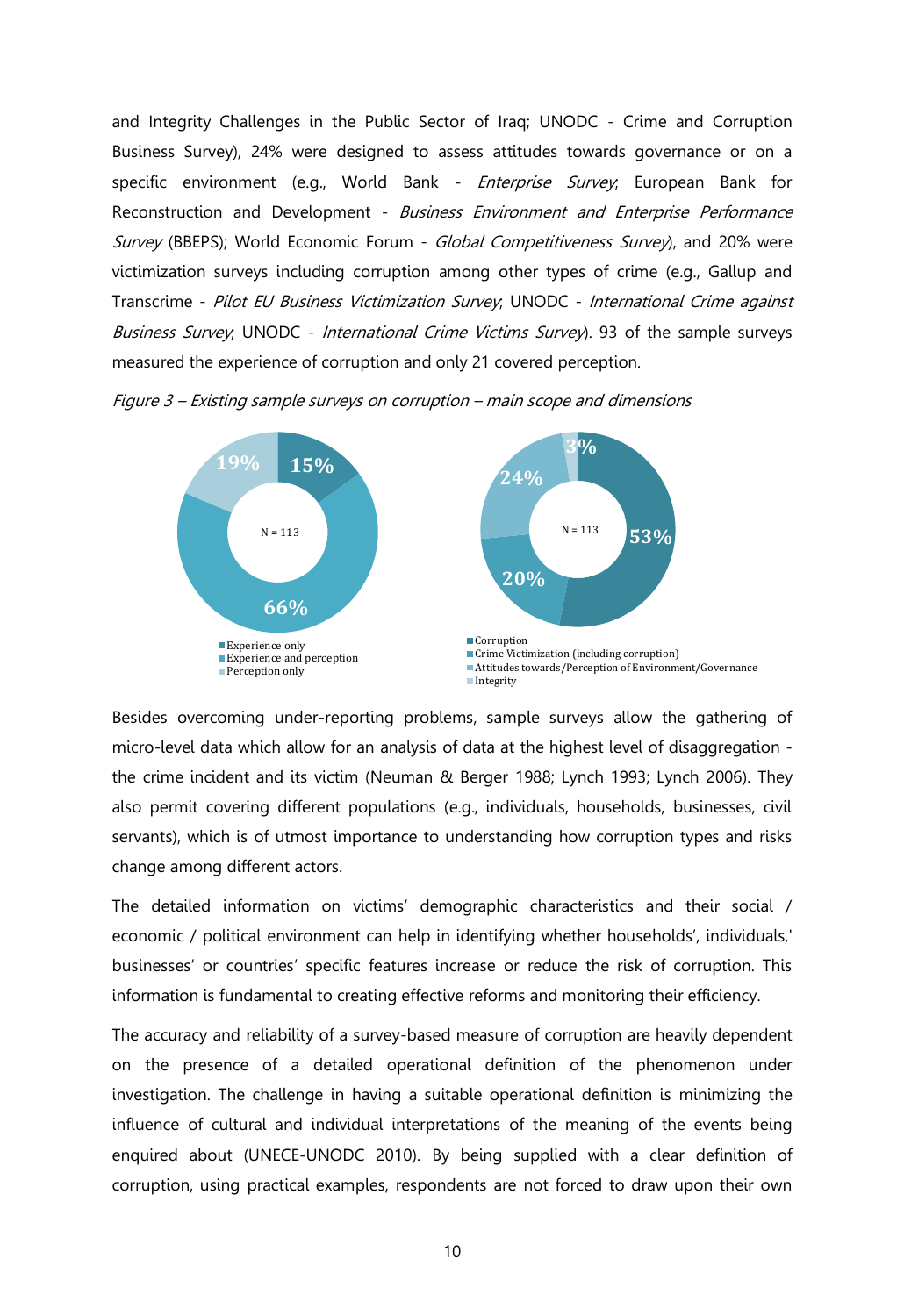cultural and personal reference system and can thus avoid making personal interpretations of a survey question. Furthermore, operational definitions avoid legal terms in order to collect data that can be compared to countries where different legal systems are in place.

A common critique of survey measures of corruption is that they have a limited coverage of corruption types (cover mainly petty corruption) and are not able to collect greater details on the micro-dynamics of corruption (Sequeira 2012). This problem can actually be overcome by including a comprehensive set of questions on the corruption incident. Requesting information about the type of public officials or private entities involved (e.g., customs officers, police officers, tax-revenue officials, official in courts, governmental officials), about the situation or administrative/business procedure during which the bribe was requested/offered (e.g., public procurement; clearing goods through customs, obtaining building permits), about the reason for its request (e.g., speeding up the procedure, obtaining an advantage over other participants to a bid), about the type of bribe asked/offered (e.g., money, gift, favour), its economic value, its economic consequences, etc. all allow for a very specific definition of the type of corruption under investigation. All these details are fundamental to distinguishing between the different types of corruption (e.g., petty and grand, political and administrative, etc.) and, thus, to provide actionable and policy-relevant information.

What is certainly true is the fact that the majority of questions used in these surveys tend to be close-ended and can rarely detect alternative forms of corruption researchers are not yet aware of (Sequeira 2012).

Among the existing corruption surveys identified through the desk review, 67% provide a detailed definition of the corrupt behaviour under investigation, but 33% either do not provide any definition of corruption (using only terms like "corruption" and "bribery") or they provide a very generic definition ("abuse of power for private gain") (see Figure 4 below).

11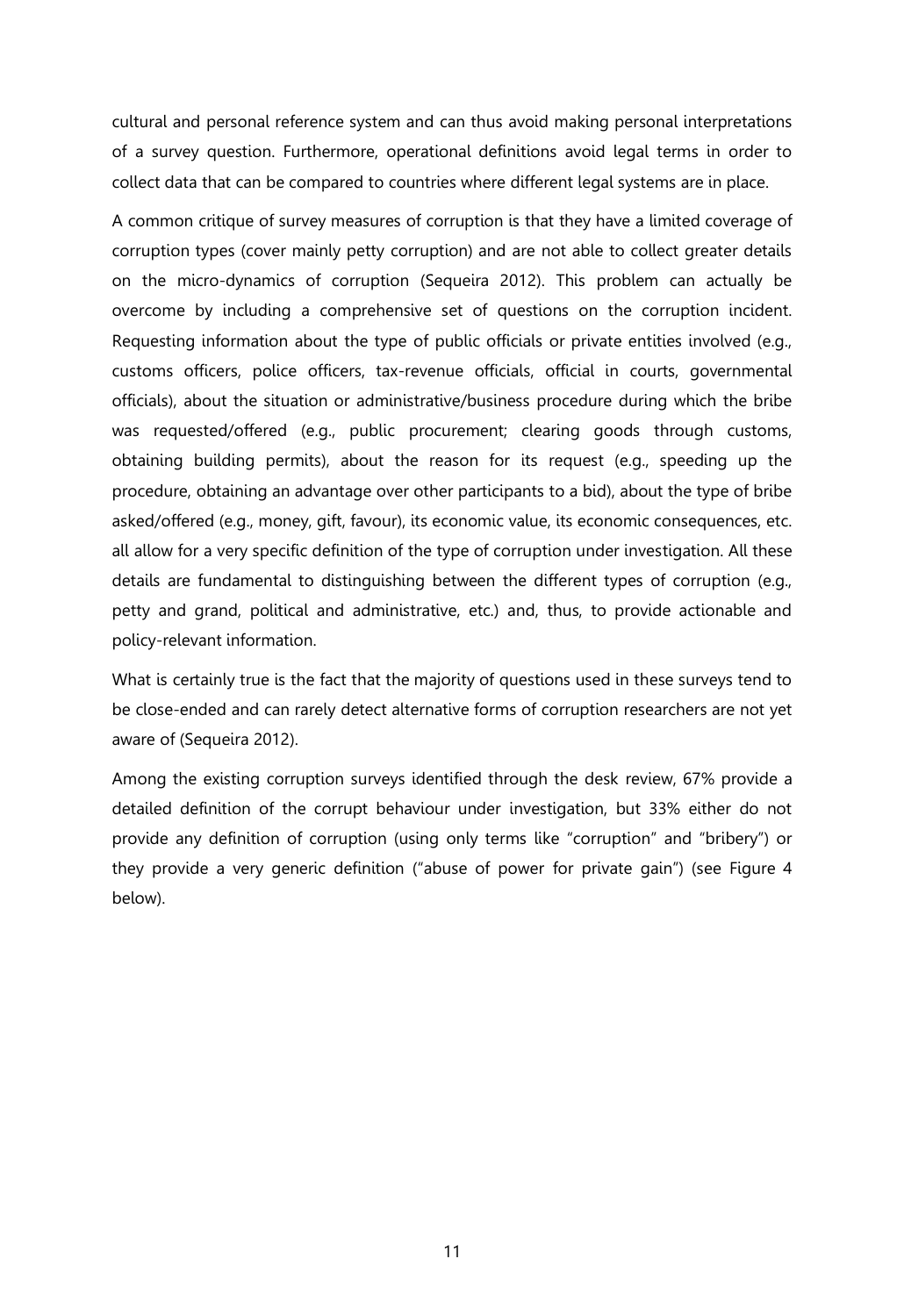



Besides the previously discussed advantages, sample surveys also have their own limitations that are primarily related to a) reporting bias; b) social constructs; c) sampling procedures, and d) data collection methods.

With regards to reporting bias and social constructs, as far as surveys rely on respondents' reports, they reflect corruption problems as perceived and remembered by respondents and can face under- or over-reporting problems.

Respondents may provide inaccurate answers for several reasons: 1) they misunderstand the questions; 2) they fail to remember the correct answers; and 3) they purposefully misreport bribe payments (Sequeira 2012; Gendall et al. 1992).

The first issue is strongly related to the fact that crime and corruption are social constructs and their perception and interpretation can vary across citizenry, especially for the types of crime where perceptions may be most culture-bound (Lynch, 1993; Howard & Smith, 2003). These concerns can, however, be taken under control through a sound design of the questionnaire, including ad hoc sections for "tackling the cultural bias" (for further details on these techniques, see Van Dijk et al. 2007: 10-11) and proper question wording.

The second issue is related to non-recall and misrecall (Rose-Ackerman 2003; Skogan 1976). The former issue usually depends on respondents' memory decay<sup>6</sup>, or on respondents' decision not to tell the interviewer about specific experiences (see the following - social

<sup>&</sup>lt;sup>6</sup> Memory decay occurs when people forget trivial or temporally distant events.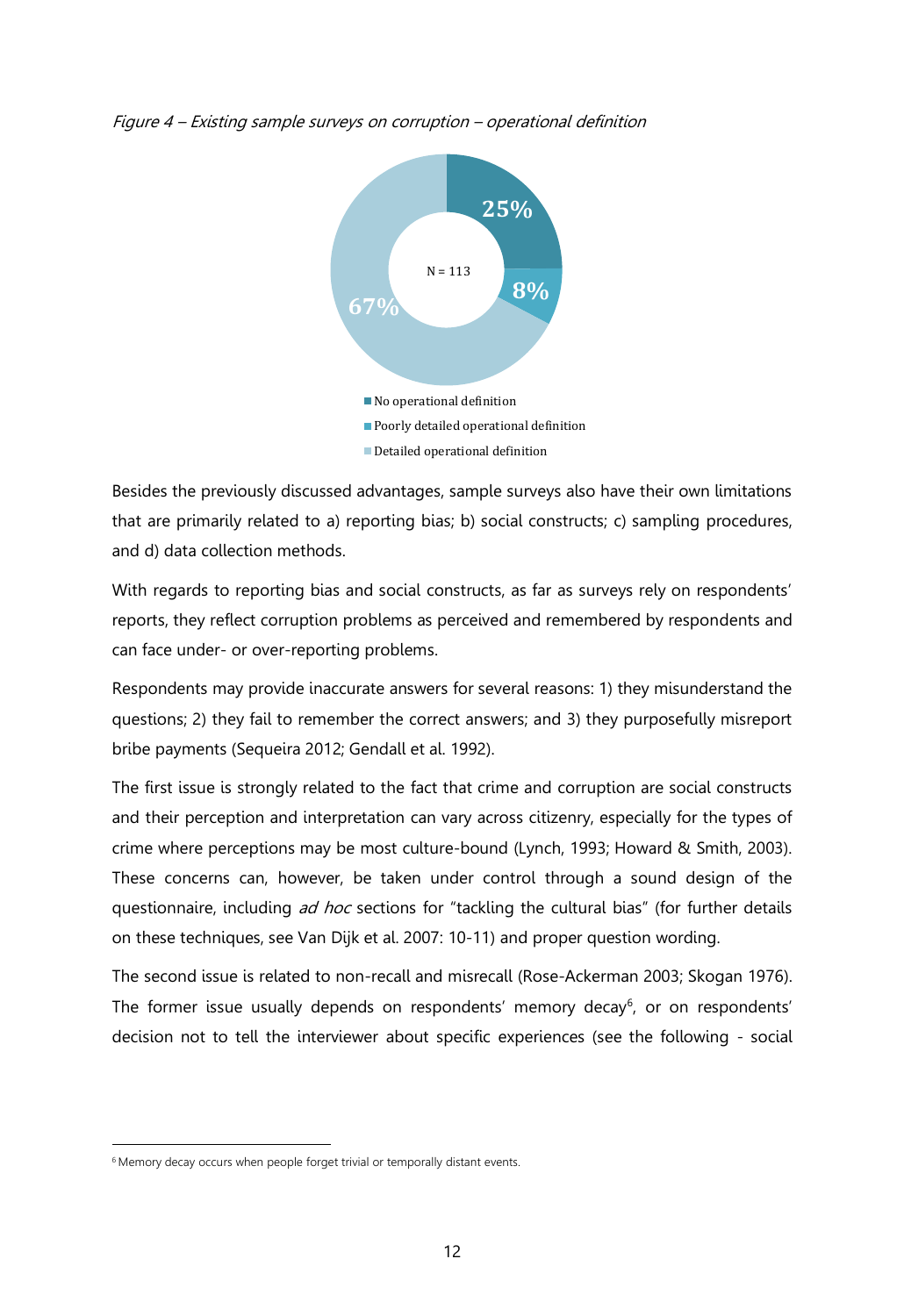desirability bias), while the latter is mainly based the telescoping effect<sup>7</sup> (UNECE-UNODC 2010: 47, Killias et al. 2012).

The third and last issue is probably the most difficult to address in the case of corruption surveys. It is, indeed, linked to social desirability bias, where respondents feel more comfortable providing socially acceptable answers. Corruption is a recognized social undesirable and sensitive issue. Fear or shame of exposure could lead respondents to underreport bribes. On the other hand, if respondents want to raise attention to a particular corrupt practice and influence action, they might tend to over report it (Sequeira 2012). This bias varies among populations (e.g., businesses might be more sensitive to reputational damage than households) and it is also influenced by "whether the respondents benefited or not from corruption and to how detrimental or justified the respondent views his or her actions to be" (Sequeira 2012: 152).

Social desirability bias can be partially addressed by selecting interviewing modes where the absence of an interviewer reduces social interaction (e.g. CAWI vs. CATI) and respondents' tendency to take into account social norms (Ibidem).

However, Gosen (2014) demonstrated that the data collection method is not enough to control for social desirability bias. He suggested introducing "implicit measures" of a specific phenomenon, as opposed to direct questions, in order to avoid distorted responses (e.g., Implicit Association Test).

Sample selection and sampling procedure are also decisive in determining the reliability of surveys' results. In particular, crime and corruption are relatively rare events and the size of the sample should be carefully chosen to obtain the desired level of representativeness. The availability of more and more reliable sampling frames and sampling methods, as well as the growing professionalism of the persons involved in these procedures, are continually limiting the negative effects of these sources of error and increasing the robustness of victimization surveys' results (Mugellini 2013).

The majority of the surveys identified during the desk review collected data that was representative of the regional level, but there were also other surveys that provided reliable data at the state or provincial level.

The characteristics of the data collection method (face-to-face interview, telephone interview, postal interview, web interview) may, as well, act as sources of error (Alvazzi del

<sup>7</sup> Telescoping effect occurs when respondents have difficulties in accurately locating events within the appropriate reference period. Forward telescoping refers to events that are moved forward in time in the respondent's mind to seem more recent than they really are, while backward telescoping is where events are recalled as taking place further in the past than reality. As a result, certain events which should be included may be excluded, and other events that should be excluded may be included.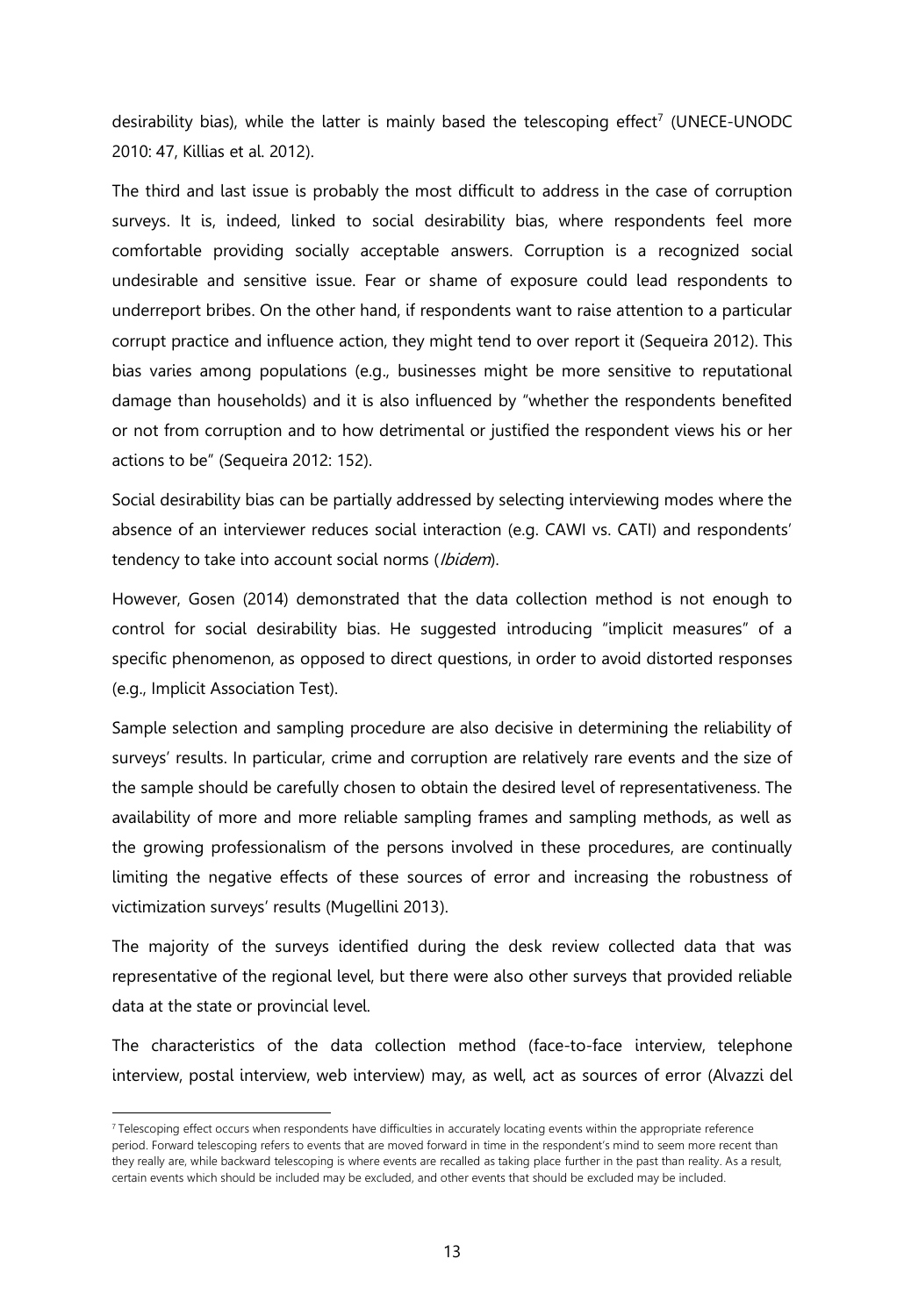Frate et al., 1993; Lynch, 1993; Zvekic & Alvazzi del Frate, 1995). There is not a "one best way" with regards to data collection methods. Their choice should be tailored to consider the scope of the survey, the available resources for the survey, the target population, the information included in the sampling frame, social desirability bias and the desired response rate.

Among the sample surveys identified through the desk review, 58% were concentrated on households / individuals, 35% on businesses and 6% of public officials (see Figure 5).

Face-to-face interviews are the most frequent data collection method used with the surveys identified during the desk review. This type of interview allows for very high response rate, but, at the same time, they are very time and money consuming and can foster social desirability bias. Computer-assisted telephone interviewing (CATI) is the second most frequent data collection method, followed by self-administered questionnaires and mixed methods. Using different data collection techniques can aid in improving response rates and adapt to the needs of a specific target population. Less direct data collection methods (e.g. CAWI) are also of value when addressing questions on sensitive offenses, such as corruption. Respondents might, indeed, feel less reluctant to disclose information on these offenses when they do not face the interviewer.





Sustainability and periodicity are additional sources of criticism for sample surveys. Their cost depends on several issues; from the scope of the survey and its representativeness to the type of data collection method. Generally speaking, this kind of measurement tool is obviously more costly than simply analyzing administrative statistics. This issue affects their periodical replicability over time and their sustainability in developing countries.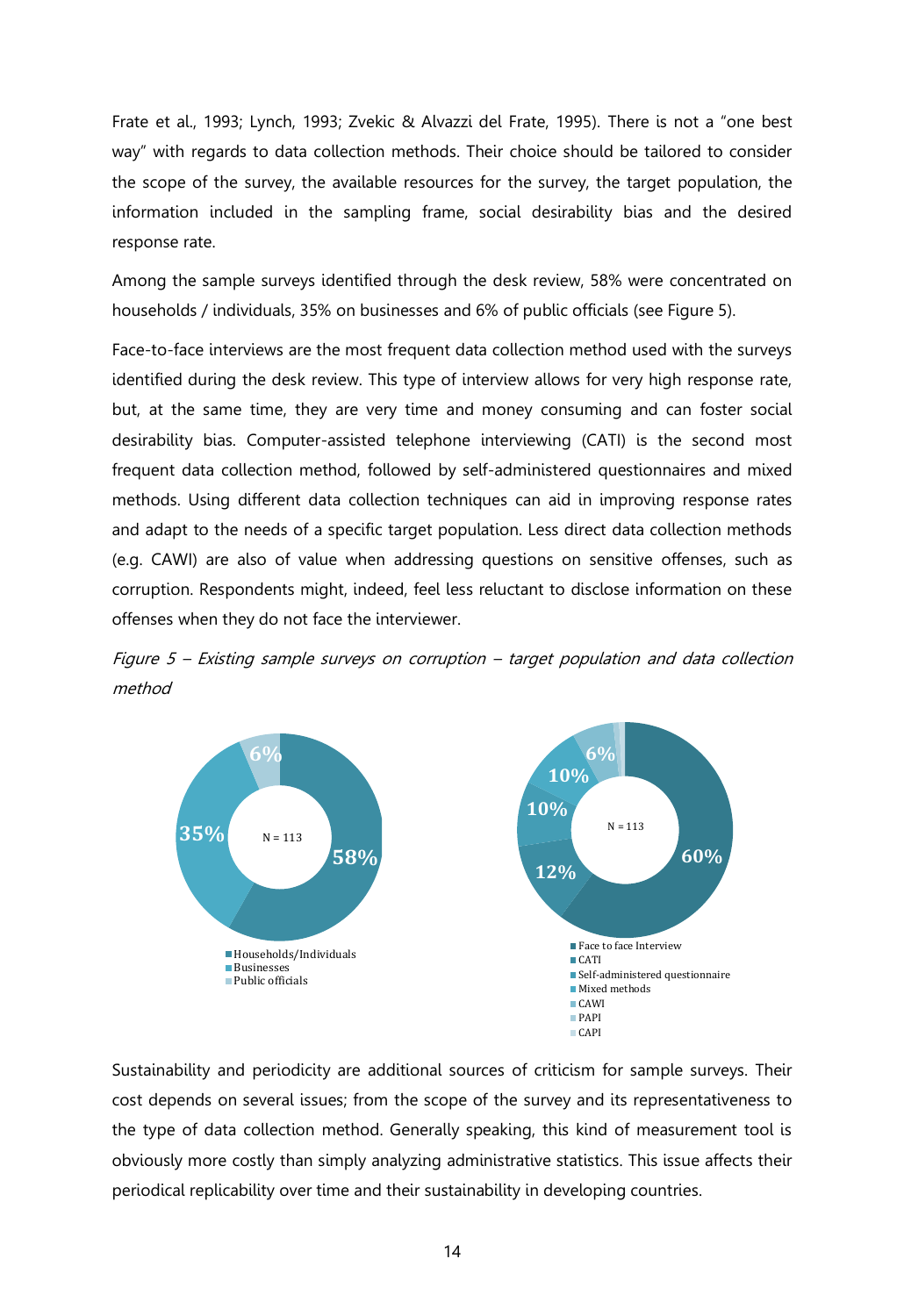Including a module on corruption in already existing sample surveys at the national level, instead of developing *ad-hoc* surveys, can be a reasonable solution to this issue.

Table 4 summarizes the main strengths and weaknesses of the survey measures of corruption.

|    | <b>Strengths</b>                                                                  | Weaknesses  |                                                                                                     |  |
|----|-----------------------------------------------------------------------------------|-------------|-----------------------------------------------------------------------------------------------------|--|
| 1. | Overcoming underreporting problems                                                | $1_{\cdot}$ | Limited coverage of corruption types (i.e.,<br>only bribery and no grand corruption)                |  |
|    | 2. Availability of demographic and / or structural 2.<br>data on respondents      |             | Impact of non-response<br>based<br>on<br>unwillingness to disclose socially undesirable<br>behavior |  |
|    | 3. Refer to precise definition of corruption                                      |             | 3. Sampling problems                                                                                |  |
|    | 4. Availability of details on corrupt behaviors<br>(e.g., PO involved, when, how) | 4.          | High economic costs / hardly sustainable in<br>developing countries                                 |  |
|    | 5. Comparability across countries                                                 |             | 5. Lack of updating and periodicity                                                                 |  |
|    | 6. Provide actionably and policy<br>relevant<br>information                       |             |                                                                                                     |  |
|    | 7. Possibility to collect data on<br>different<br>corruption offenses             |             |                                                                                                     |  |
|    | 8. Availability of microdata                                                      |             |                                                                                                     |  |
|    |                                                                                   |             |                                                                                                     |  |

Table 4 – Sample surveys – strengths and weaknesses

## **4.1.3. Composite indicators and proxy indicators**

UNODC defines composite indicators as those "which combine different measures of a similar thing into a single measure" (UNODC 2009: 6). As far as composite indicators can summarize complex and multi-dimensional phenomena, they have been increasingly recognized as a useful tool in policy analysis and public communication (OECD and JRC European Commission 2008).

A distinction should be drawn between the proxy and direct indicators. Direct indicators merge direct measures of a specific phenomenon (e.g., number of corruption cases reported to the police, the number of corruption cases experienced by businesses) while proxy indicators combine indirect measures of a given phenomenon. With regards to corruption, perception-based indicators are an example of proxy indicators (Johnsøn and Mason 2013).

Perception-based indicators represent one of the first attempts to obtain consistent measures of corruption across time and countries (Sequeira 2012).

The majority of composite indicators identified through the desk review are perceptionbased indicators. The most widely-employed were Transparency International's Corruption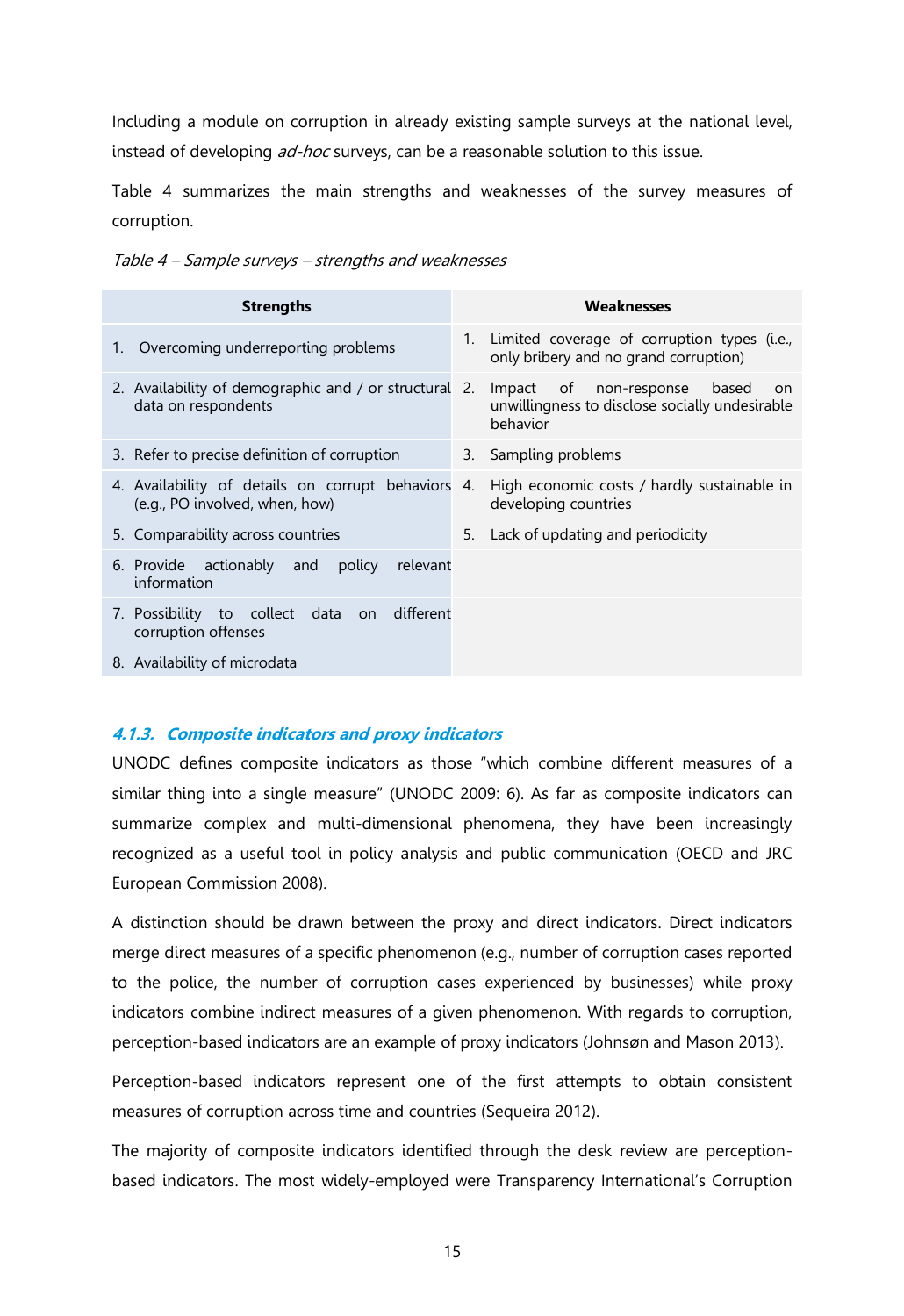Perception Index (CPI) and the Bribe Payers Index (BPI) along with the International Country Risk Guide (ICRG). A number of others combine perception and experience of corruption, such as the World Bank Control of Corruption Indicator<sup>8</sup>.

Composite indicators of corruption are highly effective in terms of advocacy. They facilitate communication of complex phenomena to the general public and promote accountability (OECD and JRC European Commission 2008). They are particularly valuable for measuring trust in the government and citizens' satisfaction, but they often do not reflect the real level of corruption. They can be easily monitored and compared across countries and over time.

Even if composite indicators are able to play a role in furthering our understanding of corruption, they face several drawbacks.

One of these weaknesses stems from the fact composite indicators often rely on perception rather than on experience-based measures. The perception of corruption is subjective and can be influenced by a number of factors that are not frequently linked to real experiences of corruption. Respondents' perception of corruption might be influenced by the most commonly-held perceptions of corruption in their own country ("bandwagon effect"<sup>9</sup>) or by the belief that the poorest countries are also the most corrupt ("halo effect"<sup>10</sup>).

In addition, composite indicators combine a large number of variables coming from various sources with different definitions of corruption (Mungiu-Pippidi and Dadašov 2016). For example, the World Bank Control of Corruption Indicator combines measures of trust in politicians, irregular payments in different sectors, petty corruption among citizens, transparency, and accountability, etc. (Kaufmann et al. 2007). Even this kind of indicator might seem comprehensive because it covers several aspects of corruption, though their results lack "construct validity"<sup>11</sup> (Johnsøn and Mason 2013) and are of limited support for targeted evidence-based policy action (Sequeira 2012; Rose-Ackermann 1983).

Moreover, indicators often refer to aggregated data and rarely capture corruption at the sectoral or sub-national level (Johnsøn and Mason 2013).

These strengths and weaknesses of composite indicators of corruption are summarized in Table 5.

<sup>8</sup> http://info.worldbank.org/governance/wgi/pdf/cc.pdf.

<sup>&</sup>lt;sup>9</sup> See Sequeira 2012: 150.

<sup>10</sup> *Ibidem.*

 $11$  The extent to which an indicator is able to measure what it is supposed to measure.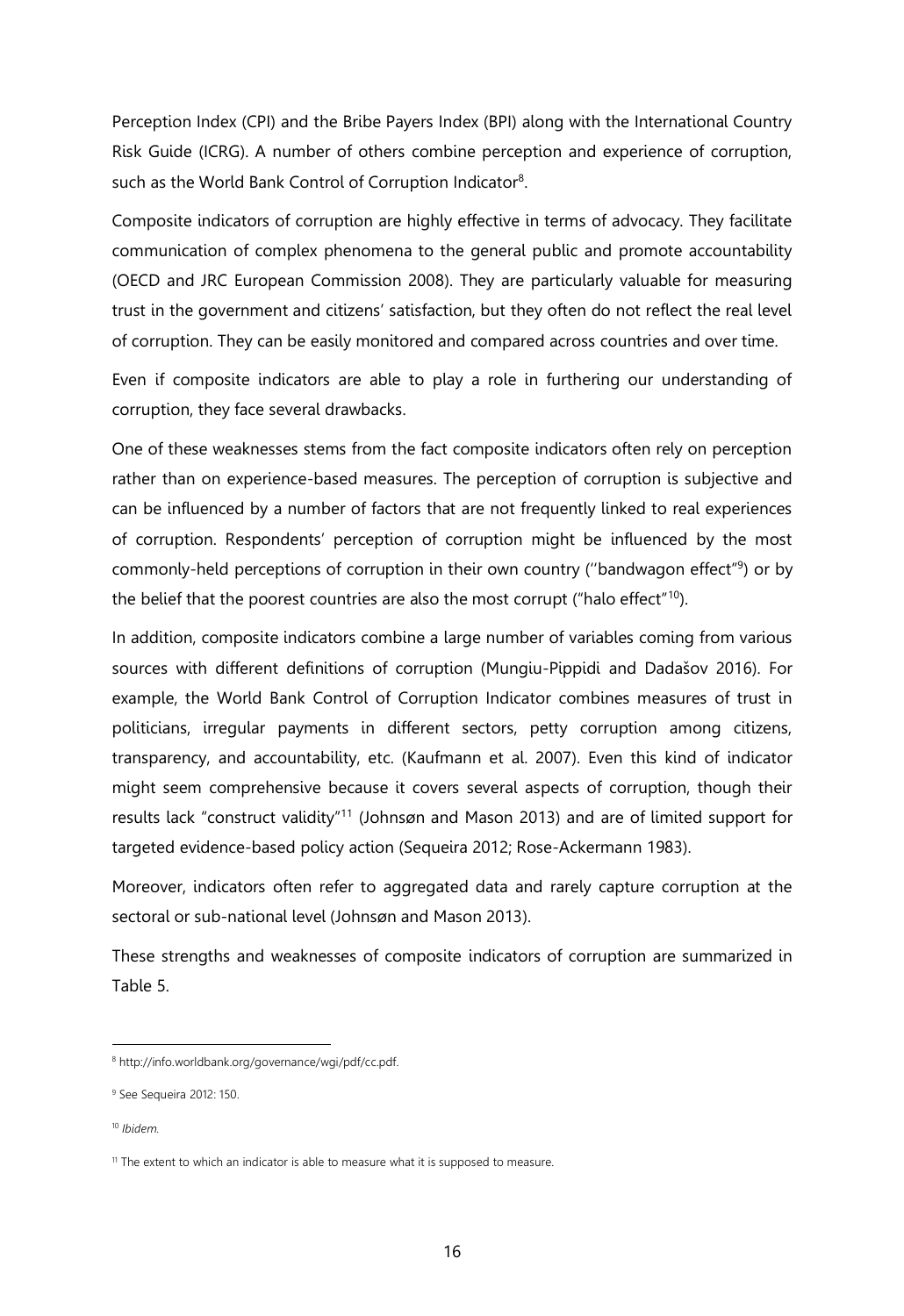#### Table 5 – Composite indicators – strengths and weaknesses

| <b>Strengths</b>                                                      | <b>Weaknesses</b>                                                |  |  |
|-----------------------------------------------------------------------|------------------------------------------------------------------|--|--|
| Advocacy                                                              | Aggregated data only (e.g., national level)<br>1.                |  |  |
| 2. Comparability across countries                                     | 2. Combination of too many different variables                   |  |  |
| 3. Comparability across time                                          | Difficulties in disarticulating corruption types<br>3.           |  |  |
| developed<br>4. Sustainability<br>both<br>in.<br>developing countries | and 4. Often based on just perception (subjectivity)             |  |  |
| 5. Replicability over time                                            | Lack of a detailed operational definition of<br>5.<br>corruption |  |  |

#### **4.1.4. Experts' assessment**

Experts' assessment for measuring corruption consist of interviewing key informants from specific public institutions or the business sector in order to garner their opinion on the level and characteristics of corruption in a given area or country.

This method can be valuable for obtaining a general overview of the phenomenon and to provide qualitative details or explanations on specific data collected through other methodologies. It is very easy to perform; its costs are relatively low, and it is highly sustainable.

However, this type of measure relies on expert opinions and perceptions, and it is, thus, largely subjective. It mostly provides qualitative information at an aggregated level and is not based on a standard methodology. As a consequence, it cannot provide data that is comparable across countries over time.

For all these reasons, expert assessments are rarely employed as a stand-alone means for evaluating corruption. As confirmed by the results of the desk review, this method is commonly utilised to complement survey measures (e.g., Survey on Corruption in the Police Service in England and Wales; Swiss Business Crime Survey; Swiss International Corruption Survey) or as a component of composite indicators (e.g., TI Bribe Payers Index, Rule of Law Index, WB Control of Corruption Indicator).

| Table 6 - Experts' assessment - strengths and weaknesses |  |
|----------------------------------------------------------|--|
|                                                          |  |

| <b>Strengths</b>                                                                                   | Weaknesses                                               |  |  |
|----------------------------------------------------------------------------------------------------|----------------------------------------------------------|--|--|
| Advocacy                                                                                           | 1. Aggregated data only (e.g., national level)           |  |  |
| 2. Sustainability in both<br>developing countries                                                  | developed and 2. Based on perception only (subjectivity) |  |  |
| 3. Availability of information on the national 3. Difficulties in disarticulating corruption types |                                                          |  |  |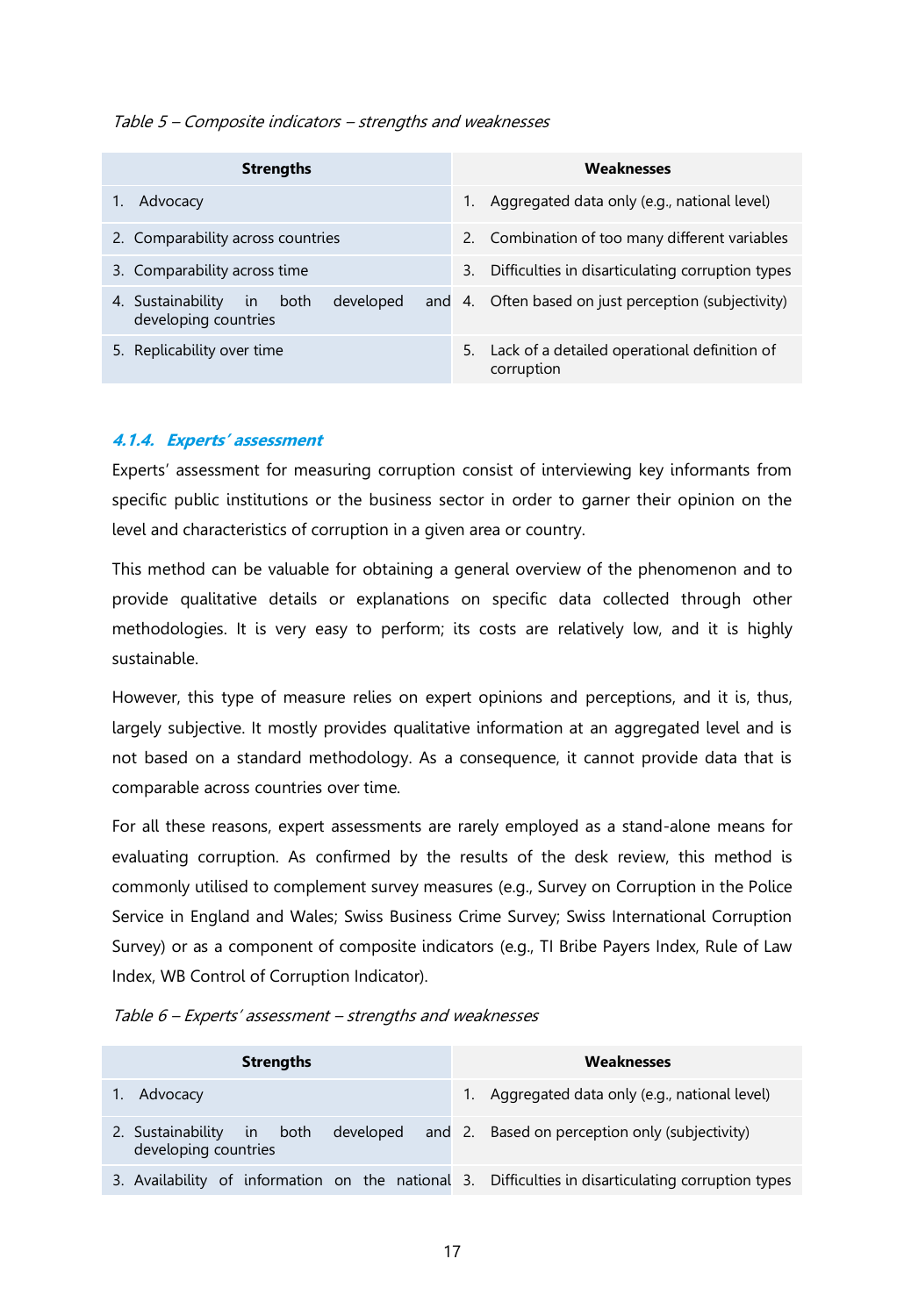| socio-economic and / or political context |                                                                      |
|-------------------------------------------|----------------------------------------------------------------------|
|                                           | 4. Lack of statistical significance                                  |
|                                           | 5. Lack of comparability across countries                            |
|                                           | 6. Lack of comparability across time                                 |
|                                           | 7. Lack of standardized definition of corruption<br>across countries |
|                                           | Sampling problems<br>8.                                              |

## <span id="page-17-0"></span>**4.2. Existing tools and SDG indicators for corruption**

A comprehensive review of the existing corruption measurement tools has to take into consideration the criteria set at the international level in order to effectively monitor corruption. As already mentioned earlier, in February 2016, the Open Working Group of the United Nations Secretary-General defined the characteristics of two specific, measurable indicators to monitor corruption under the umbrella of the Sustainable Development Agenda 2030.

In order to understand how to support the development of these indicators at the national level, it is necessary to answer the following questions: 1) how many and which existing corruption measurement tools can be used to monitor goal 16?; and 2) how many countries / regions are, at the moment, able to produce data for monitoring goal 16 regarding corruption?

Answering these questions is the pre-requisite for orienting future initiatives to promote the measurement of corruption.

In order to do so, we have checked whether the existing corruption measurement tools identified during the desk research included the key elements of SDG indicators on corruption (see Paragraph 2).

Measuring the experience of corruption was the first requirement for SDG indicators on corruption. Ninety-four out of 133 identified tools measure the experience of corruption; 93 were sample surveys, and one was a composite indicator.

Among the 94 instruments measuring the experience of corruption, 88% covered bribery (either active or passive)<sup>12</sup> by public officials, 55% dealt with bribery by public officials (POs)during the previous 12 months, 40% addressed bribery by POs during a reference

 $12$  It must be highlighted that this analysis did not distinguish between active and passive corruption. In the case both should be measured, the number of "compliant" existing tools would have been significantly lower.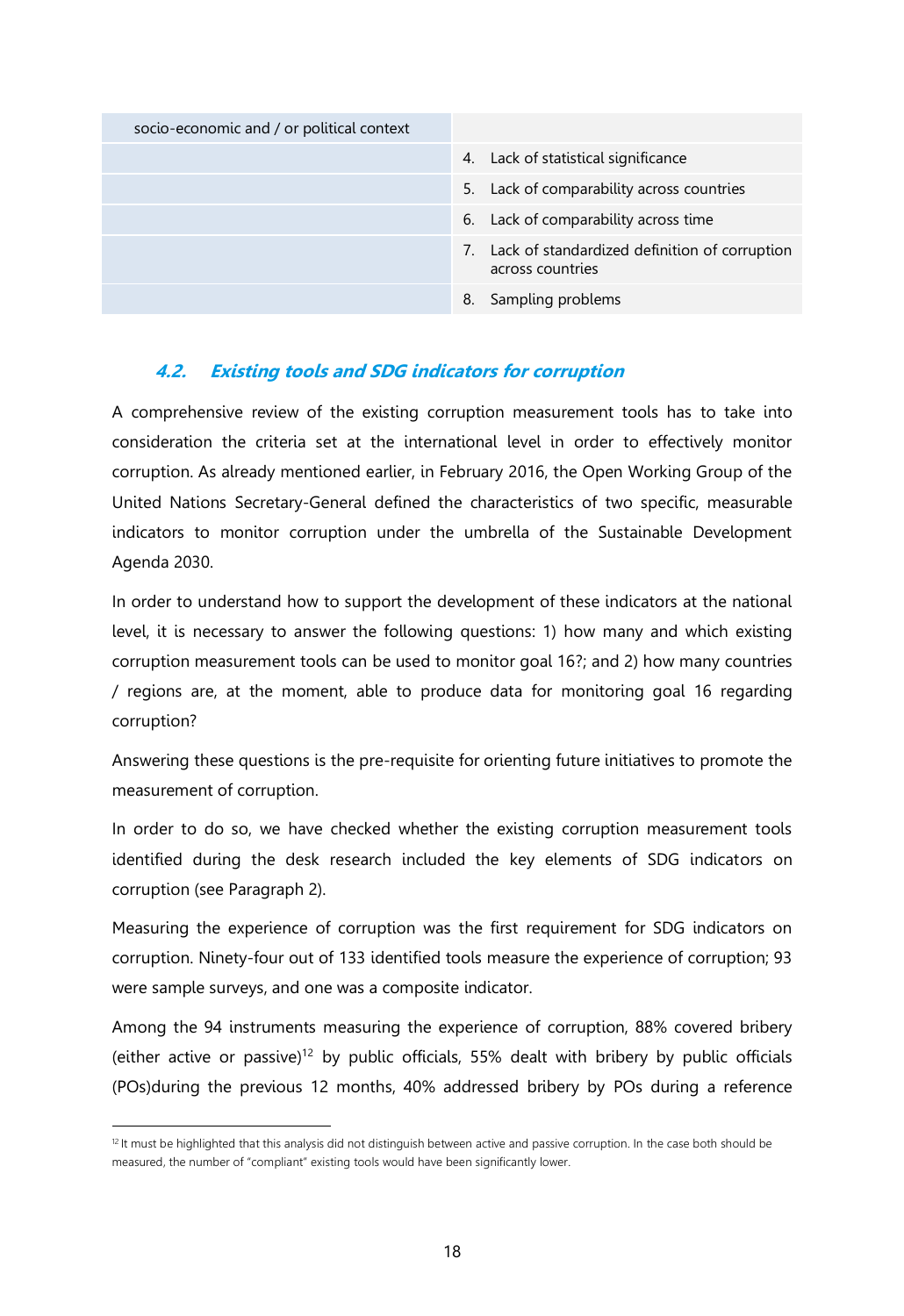period of 12 months and also included a question on the number of times there was contact with POs. 26% of these tools were targeted at individuals (being able to provide data compliant with indicator 16.5.1), 14% targeted businesses (in compliance with indicator 16.5.2<sup>13</sup>). Only three instruments covered both individuals and businesses and were, therefore, able to collect data to monitor Goal 16.5 on corruption and all its components.





A number of these tools were developed at the international and European level (e.g., the Global Corruption Barometer; the Special Eurobarometer 397 on Corruption; the Life in Transition Survey) and they dealt with large numbers of countries. In particular, 147 countries had data compliant with indicator 16.5.1, and 154 countries had data relevant to indicator 16.5.2. 131 countries possessed data suitable for monitoring both indicators on corruption.

Even if the number of countries able to provide data addressing the requirements of SDG indicators on corruption is quite high, there are still important issues and challenges hampering the accuracy and validity of the data collected. These issues are discussed in the following.

<sup>&</sup>lt;sup>13</sup> A list of these tools was provided in Annex 1 of this review.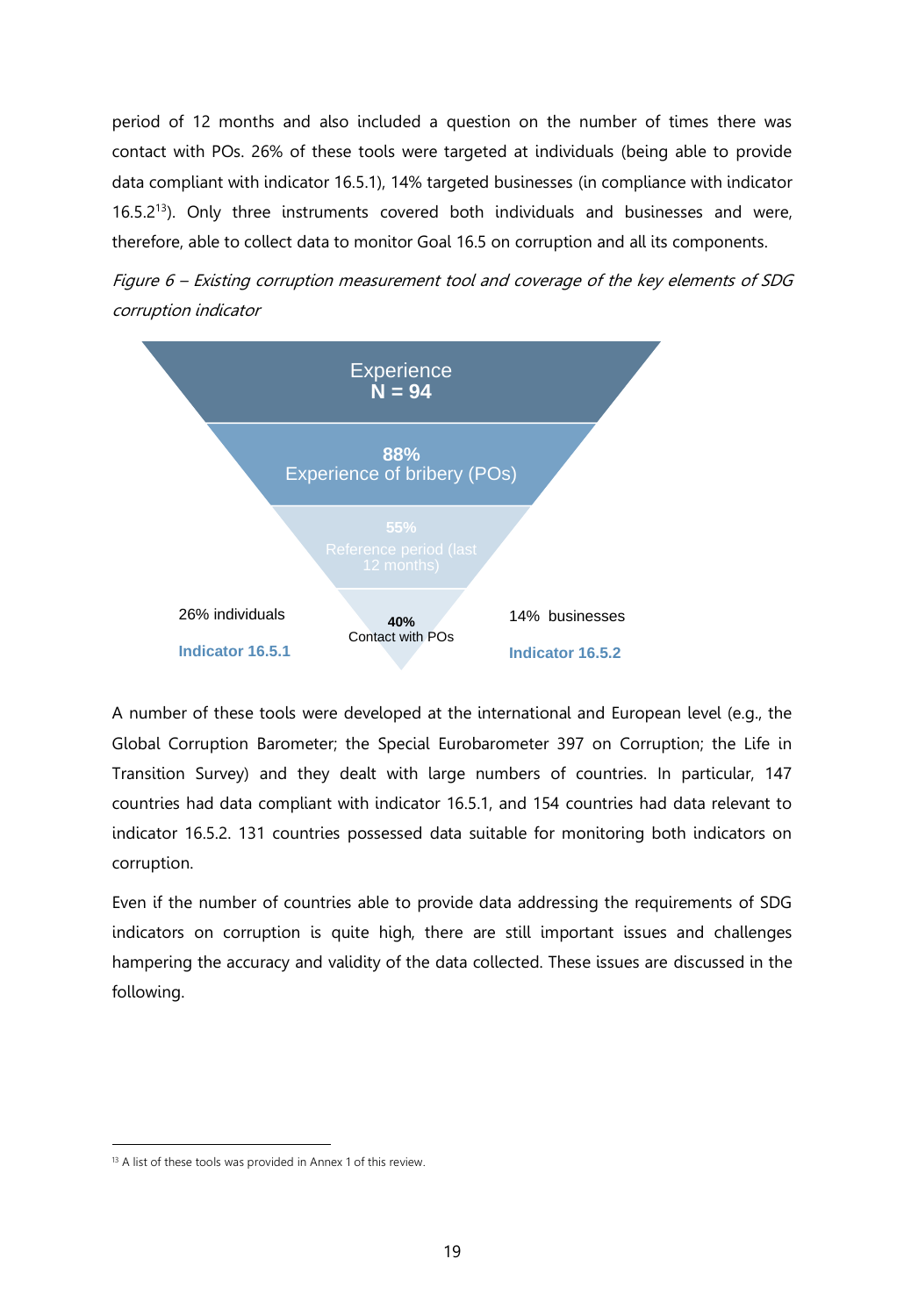## <span id="page-19-0"></span>**5. Discussion: existing challenges and future developments for a comprehensive and comparable measurement of corruption**

The analysis presented in the previous chapters provided an overview of the existing tools measuring the perception and experience of corruption, developed both at the international and national levels. It addressed the strengths and weaknesses of the different types of tools and assessed their compliance with the requirements identified by SDG indicators for corruption.

Besides those requirements, which are fundamental for obtaining comparable measures of corruption across countries, there are other issues which should be considered when seeking to obtain reliable and accurate measures of corruption, and which can be used to further evaluate the soundness of the existing corruption measurement tools.

The main objective of measuring crime and social problems, in general, is to gather empirical data which can then be applied to drawing up a reliable picture of the reality on the ground. This picture is fundamental for tailoring and orienting public policies appropriately.

Sound measurements of social and crime phenomena have to satisfy two main methodological requirements - validity and reliability. The first refers to the extent by which any measuring instrument gauges what it is intended to (Thatcher 2010: 125). Validity is strictly linked to how the "phenomenon" under investigation is defined and transformed into measurable indicators.

Reliability refers to the consistency of a specific measurement or the degree to which an instrument measures the same way each time it is used under the same conditions with the same subjects (Twycross and Shields 2004: 36). This is mainly related to the methodology through which the measurement is carried out.

Further, the problem of sustainability in both high and low-income countries should also be addressed.

The following examines the main issues related to validity, reliability, and sustainability of the existing corruption measurement tools.

## <span id="page-19-1"></span>**5.1. Defining corruption**

The presence of a clear and detailed definition of corruption within a survey can strongly affect the way corruption incidents are understood and recalled by respondents. Similarly, it is important for indicators for corruption to provide metadata indicating what types of corruption dimensions are being covered.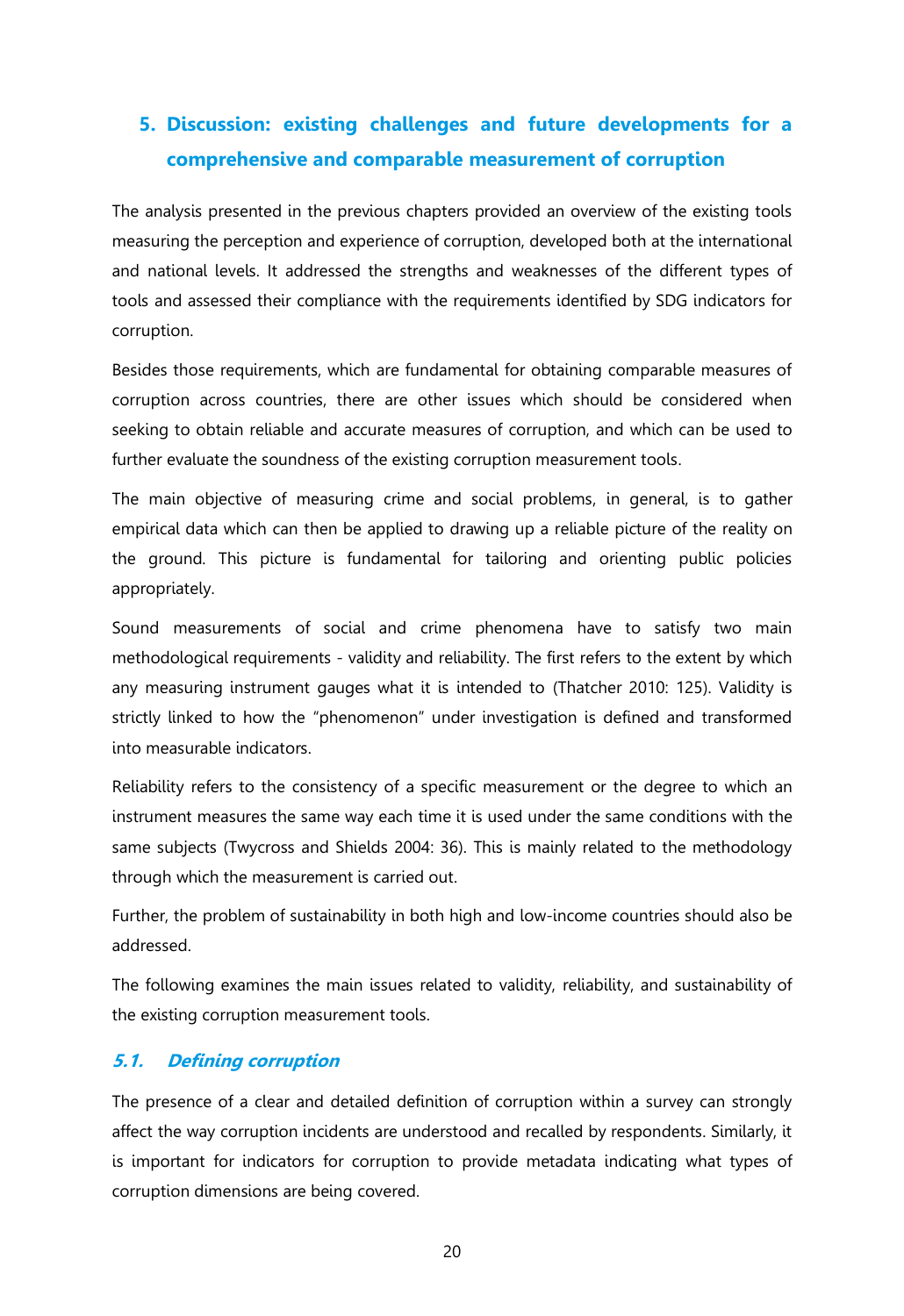Among the identified corruption measurement tools, 40% either did not define the corrupt behaviours under investigation at all (e.g., they just address it as "corruption" or "bribery" without specifying what they intend for it) or they provide a very generic definition (e.g., "abuse of entrusted power for private gain").

Detailed operational definitions where the concept of corruption is translated into specific observable conditions or events are fundamental to enhance respondents' recall of experiences and to avoid misunderstandings of what is meant by corruption. The challenge of a robust definition is, therefore, to minimize the influence of cultural and individual interpretations of the meaning of the events being enquired about (UNECE-UNODC 2009: 118).

This issue is relevant for guaranteeing "construct validity"<sup>14</sup> of scientific measurements. Additionally, standardized, colloquial and non-legal language permits the same understanding of a specific crime type across different countries and enhances the level of comparability of a given measurement tool.

For example, the question on corruption included in the most recent UN corruption surveys is formulated as follows: "Now think about the <TYPE OF OFFICIAL >: In the last twelve months (since XXX), did it happen that you had to give to any of them a gift, a counterfavour or some extra money, including through an intermediary (with the exclusion of the correct price or fee)?". This definition leaves little opportunity for respondents' misinterpretation. It describes in detail the structural elements of the corrupt behaviour under consideration: the involved counterpart (public officials with whom the respondent had contact), the reference period (in the last twelve months); the modus operandi ("did it happen that you had to give to any of them, including through an intermediary"), the types of requests which should be considered (gift, a counter-favour or some extra money), and what should be disregarded (with the exclusion of the correct price or fee).

In some cases, respondents are asked to provide their own definition of corruption among a list of behaviors (e.g. National Corruption Perception Survey in Somaliland, developed by Good Governance and Anti-Corruption Commission, UNDP and the European Commission). This approach leaves the door open for cultural interpretations of the phenomenon, and it is, thus, not able to guarantee the validity of construct. However, this kind of question could be useful in capturing the different understandings of corruption, not only across countries but also across different populations (e.g. by gender, age, and so forth). It could also be used to estimate the efficiency of a given standard definition of corruption in covering the

<sup>&</sup>lt;sup>14</sup> The extent to which a measurement tool is able to measure what it is supposed to measure (Johnsøn and Mason 2013).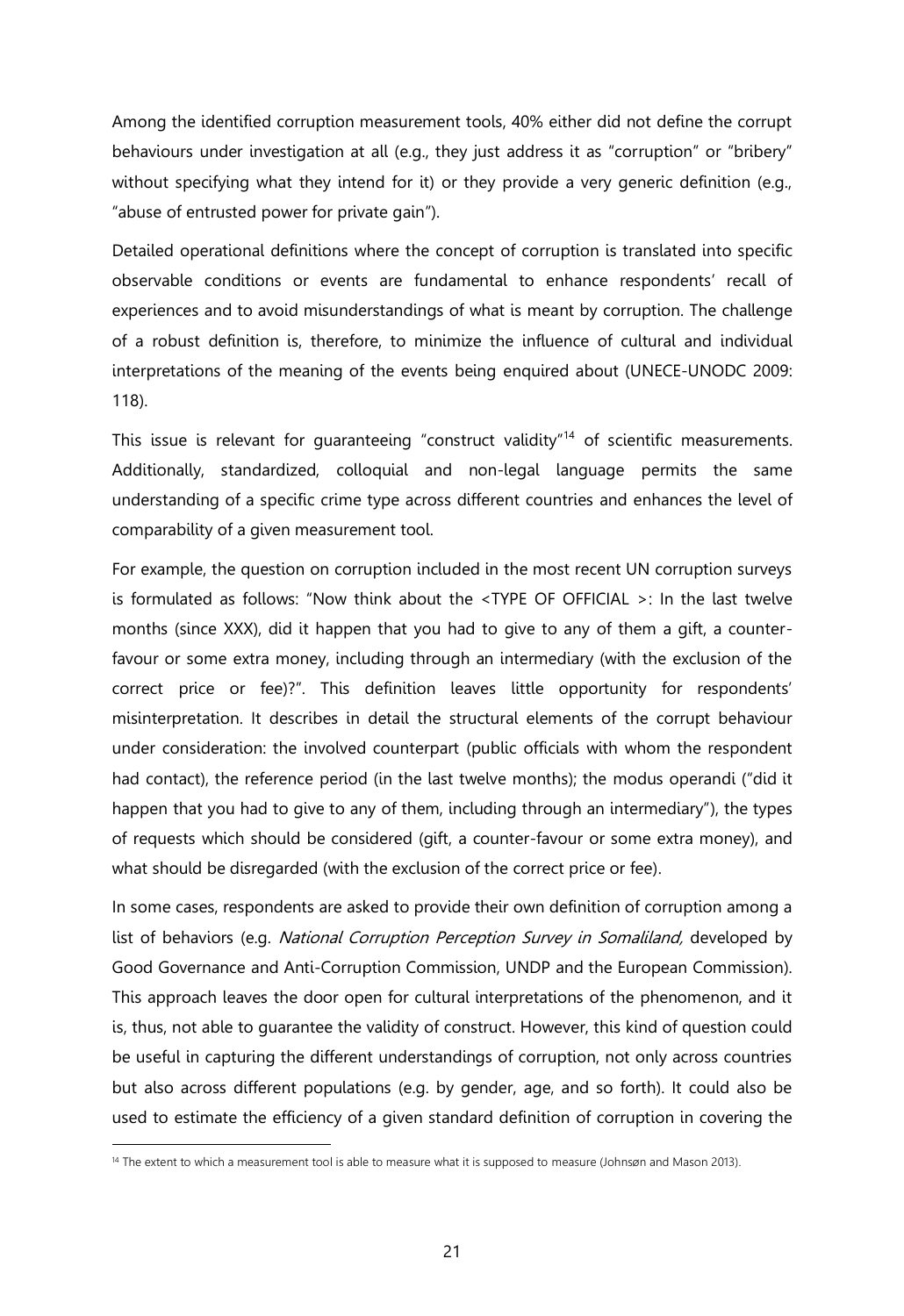most widespread and concerning types of corruption according to different populations. This kind of question could, therefore, be added to the standard set of questions on corruption.

## <span id="page-21-0"></span>**5.2. Measuring exposure to public officials / risky situations**

In addition to a detailed definition of the corrupt behaviors, it is important to collect information on the frequency of exposure to civil servants or specific procedures which might increase the likelihood of corruption. This expedient is necessary to calculate a reliable prevalence rate. For example, the rate of corruption by public officials in the previous twelve months should be measured as a ratio of those individuals/businesses who had at least one contact with a public official in the considered period. This is not only an SDG requirement but is also the fundamental way to guarantee a valid and comparable measure of corruption.

Taking the aforementioned UN surveys again as an example, the question which precedes the one on the frequency of corruption is formulated as follows: "In the last twelve months (since MM/YY), have you had contact with any of the following public officials, including through an intermediary? (A list of public officials follows.)".

Among the identified corruption measurement tools, 35% only include a question measuring the "exposure" to corruption, either to specific civil servants or to specific operations. This difference should be considered when comparing results from different surveys. For example, the UNODC Business Survey on Crime and Corruption in Nigeria (2007), collected information on the exposure to specific business operations and asked whether a bribe was requested in order to perform them. On the other hand, the UNODC National Survey on Quality and Integrity of Public Services in Nigeria (2016) used the number of contacts with public officials as the denominator to calculate prevalence rate of corruption. SDG indicators suggest the use of contact with public officials compute the prevalence rate.

Goal 16.5 on corruption addresses the "substantial reduction of corruption and bribery in all their forms." When measuring corruption, it is, indeed, necessary to identify its different forms. Each form involves different actors and procedures. Studying the specific aspects of corruption may help in identifying its peculiar patterns and obtaining actionable and policyrelevant information. In addition, information on different types of corruption can support monitoring the effects of policies and legislation (e.g. the OECD Convention on Combating Bribery of Foreign Public Officials or the United Nations' Convention Against Corruption, the FCPA and the UK Bribery Act).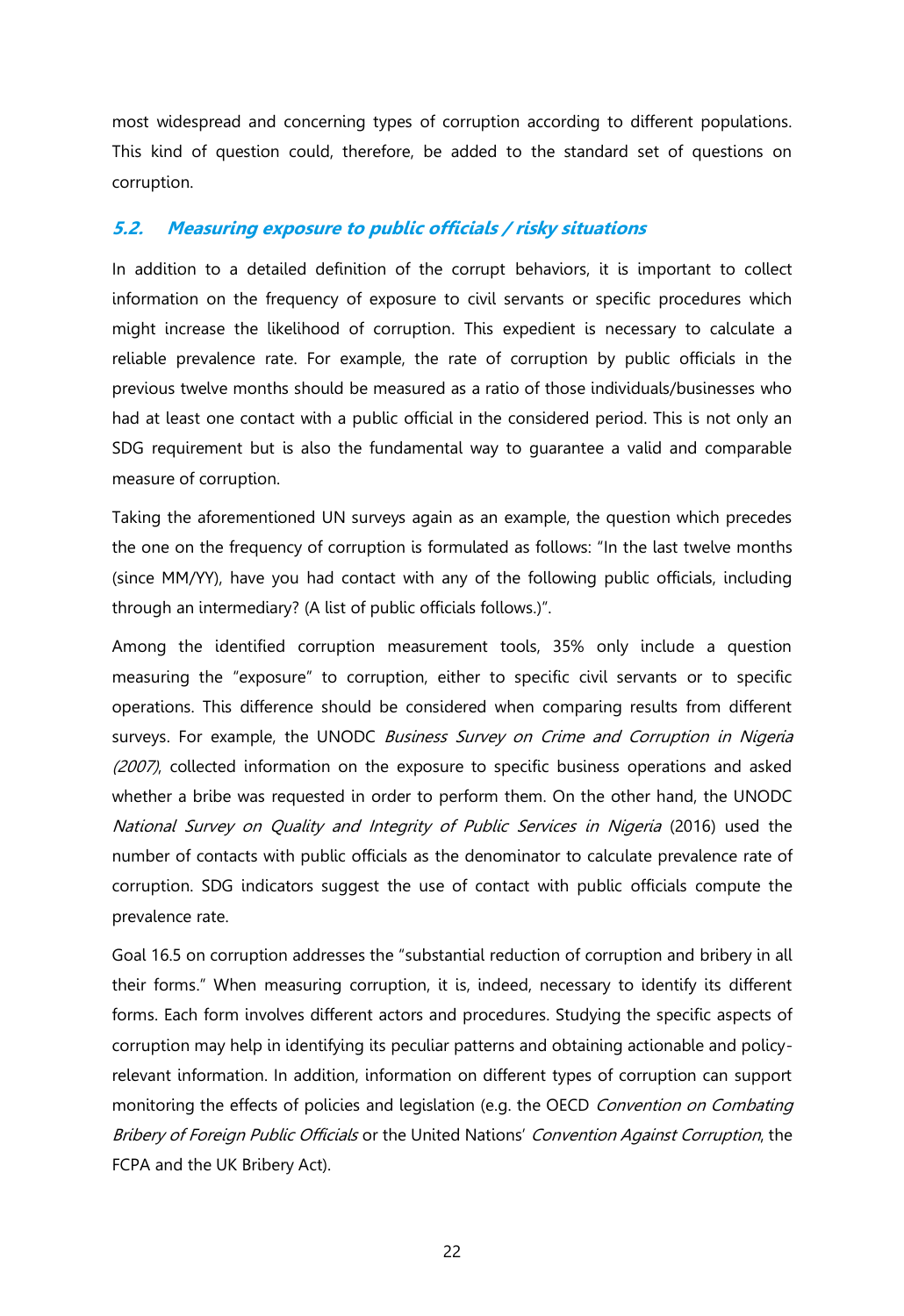It is, therefore, necessary to include questions on the type of public official involved, the type of procedure during which the bribery was requested, and the reason for requesting/offering it. Asking also for the value of the requested bribe would be a plus. Linking all this information could, indeed, allow one to identify not only the specific type of corruption respondents have experienced, but also the riskiest operations, sectors and so forth.

## <span id="page-22-0"></span>**5.3. Covering different populations and disaggregating the data**

The Report of the Inter-Agency and Expert Group on Sustainable Development Goal Indicators (2016) highlighted the importance of the principle of data disaggregation by specific key variables. This is important when assessing complex phenomena, such as corruption.

Collecting information on corruption as experienced by different populations (e.g. both individuals and businesses) and on their demographic or structural characteristics is relevant to capture differences in corruption distribution and risk factors. There is a wide variation of corruption levels across regions, countries and within countries. It dictates the importance of country-specific data and micro-level data.

For example, the results of existing surveys collecting this information have demonstrated the following: businesses both at the EU level and in the Western Balkans are more at risk of corruption than households; bribery seems to mostly affect the building and construction sector, together with transportation and warehousing (Dugato et al. 2013, UNODC 2013); small firms (10-49 employees) are those presenting the highest prevalence and concentration rates for bribery across the Western Balkans (UNODC 2013); companies with four or more premises have a higher bribery prevalence rate than businesses with fewer subunits, especially in the construction and transportation sector (Ibidem); and in Latin America, medium-size firms are more likely to be requested for bribes (World Bank 2014).

This information is useful to understand the distribution of bribe payments across different populations and to design targeted strategies to tackle it.

## <span id="page-22-1"></span>**5.4. Ensuring periodicity and sustainability**

Another relevant issue affecting the accuracy and reliability of corruption measures is related to the periodicity of their development. Actionable information needs to be up-todate and to be regularly monitored over time. This is particularly true when addressing a complex phenomenon like corruption, whose characteristics vary over time.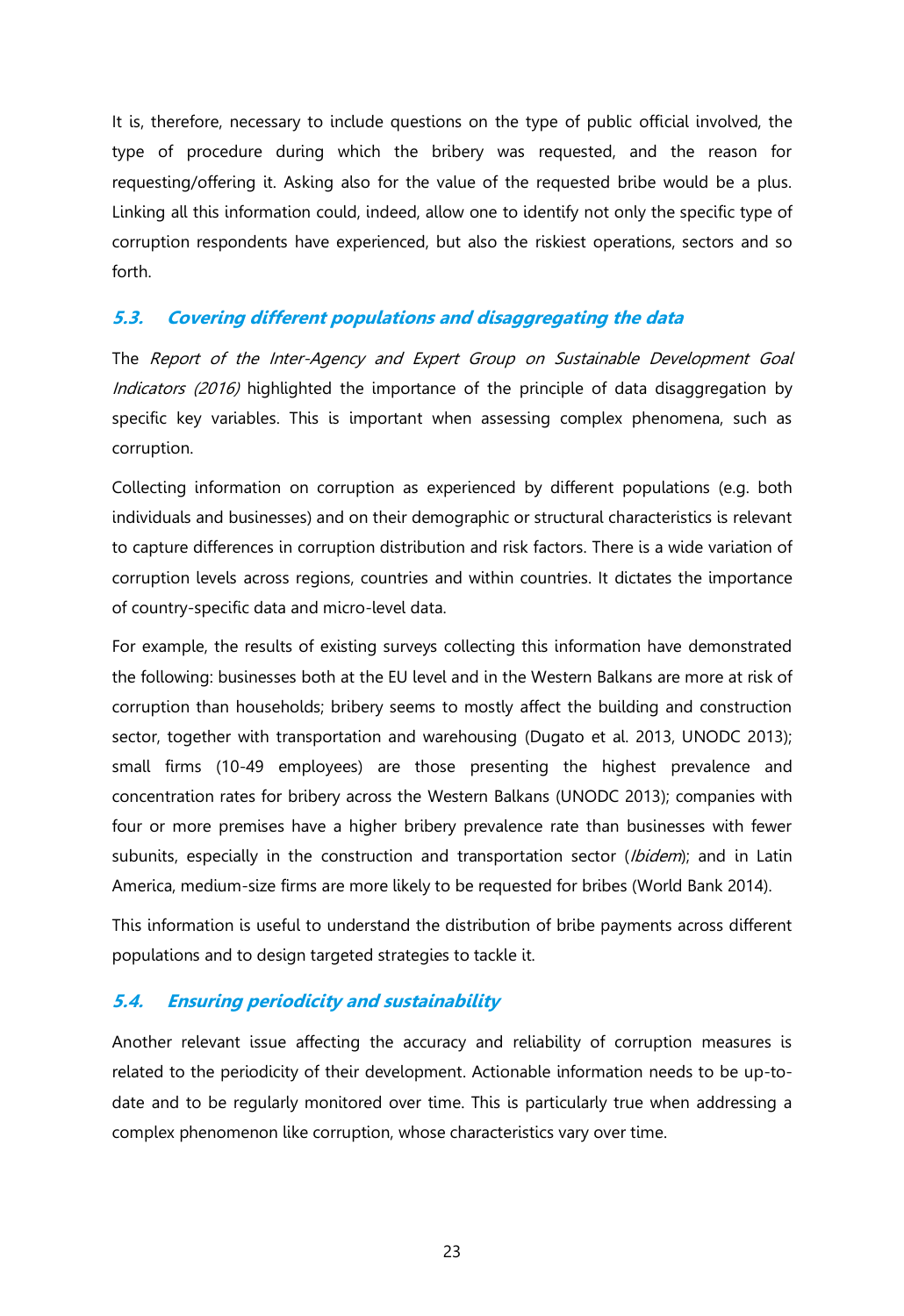Even if the majority of the identified surveys have been developed after 2010, their periodicity is very poor. Fifty-three percent of them have been conducted only once or twice. Biannual, annual and biennial surveys represent only 28% of the existing corruption measurement tools. The issue of periodicity is strictly related to the sustainability of the data collection in terms of economic resources, which is in turn mainly affected by the type of data collection method.

A potential trade-off for guaranteeing accuracy, validity, periodicity and sustainability of corruption measures would be to integrate a core set of questions on corruption within regularly conducted social surveys at a national level. Even if the level of details on corrupt behaviors probably would be limited, this could ensure the availability of periodical information on the prevalence and concentration of corruption by specific respondents' characteristics.

## <span id="page-23-0"></span>**5.5. Considering alternative methods and measurements**

Some of the identified corruption measurement tools provided examples of alternative and innovative strategies to measure corruption.

The Public Expenditure Tracking Survey (PETS) carried out in Uganda in 2003 (Reinikka and Svensson 2004) is an example of a study comparing two official sources of administrative data in order to identify any mismatch between the two which could suggest the presence of corruption. The idea was to identify the gaps between the originally allocated funds for schools at the governmental level and the funds actually received by schools. The study found a leakage of around 87% of the total amount of funds transferred (Ibidem).

A similar approach consists in comparing administrative data to the results of households' surveys. For example, Olken (2007) compared official data on rice distribution, to the actual households' consumption of rice measured through a sample survey in order to identify misappropriation of public resources (Sequeira 2012).

Another recent strategy consists in analyzing publicly available administrative data (e.g., electronic public procurement records) to identify vulnerable areas for corruption. Fazekas and Toth (2014) developed a measure of grand corruption in public procurement using redflags in public procurement records as proxy measures for corruption. (e.g., the single bid submitted; exclusion of all but one received bids; winner's share of issuer's contracts). This approach allows micro-level measures of corruption based on objective data (Fazekas et al. 2016). However, it relies on administrative statistics which might not be available in every country and which provide a proxy, indirect, measure of the phenomenon.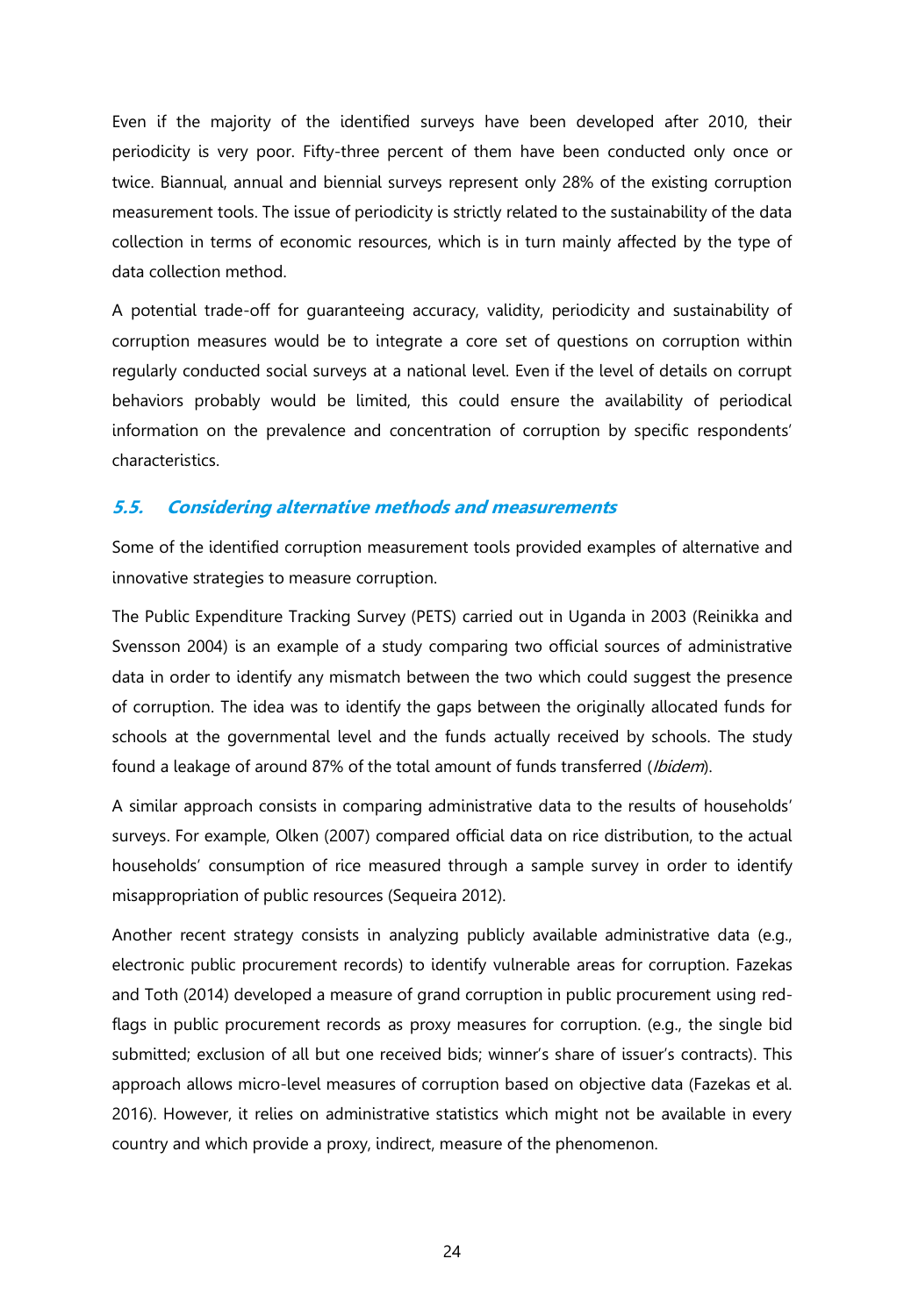Ideally, one should use multiple indicators and methods to measure different types of corruption or to measure the same type of corruption from different points of view. For example, the project on *Corruption in the Police Service in England and Wales*, combined a public survey on the perception of corruption among police officers, analysis of administrative data (allegations from the public on police officers) and analysis of corruption cases referred by the police to the Independent Police Complaints Commission (ICCP). The problem is that combined methodologies imply high economic resourced to be developed.

## <span id="page-24-0"></span>**6. Conclusions**

The long debate among academics and practitioners on how best to measure corruption has identified several needs:

- 1. Using transparent and scientifically sound methodology;
- 2. Going beyond rule-based indicators identifying the application of formal rules (whether countries have legislation prohibiting corruption or have an anticorruption agency) (Kaufmann, Kraay and Mastruzzi 2008);
- 3. Going beyond perception-based measures in order to focus on the reality on the ground;
- 4. Considering the different forms of corruption separately;
- 5. Collecting data on different populations that can help in disarticulating the main features of this phenomenon;
- 6. Collecting actionable and policy-relevant information (e.g. local-level and individuallevel data);
- 7. Collecting comparable data at a global level;
- 8. Collecting periodic and up-to-date information.

In addition, the United Nations has recently agreed on the characteristics of two indicators to monitor corruption, according to Sustainable Development Goals 2030.

With the aim of understanding whether existing measures of corruption comply with the above mentioned needs and international requirements, this paper collected information on the existing corruption monitoring systems, identified their main strengths and weaknesses, and discussed future developments for a comprehensive and comparable measurement.

In particular, this analysis identified 133 existing corruption measurement tools going beyond rule-based indicators. Ninety-four of them also go beyond perception-based measures and focus on the experience of corruption.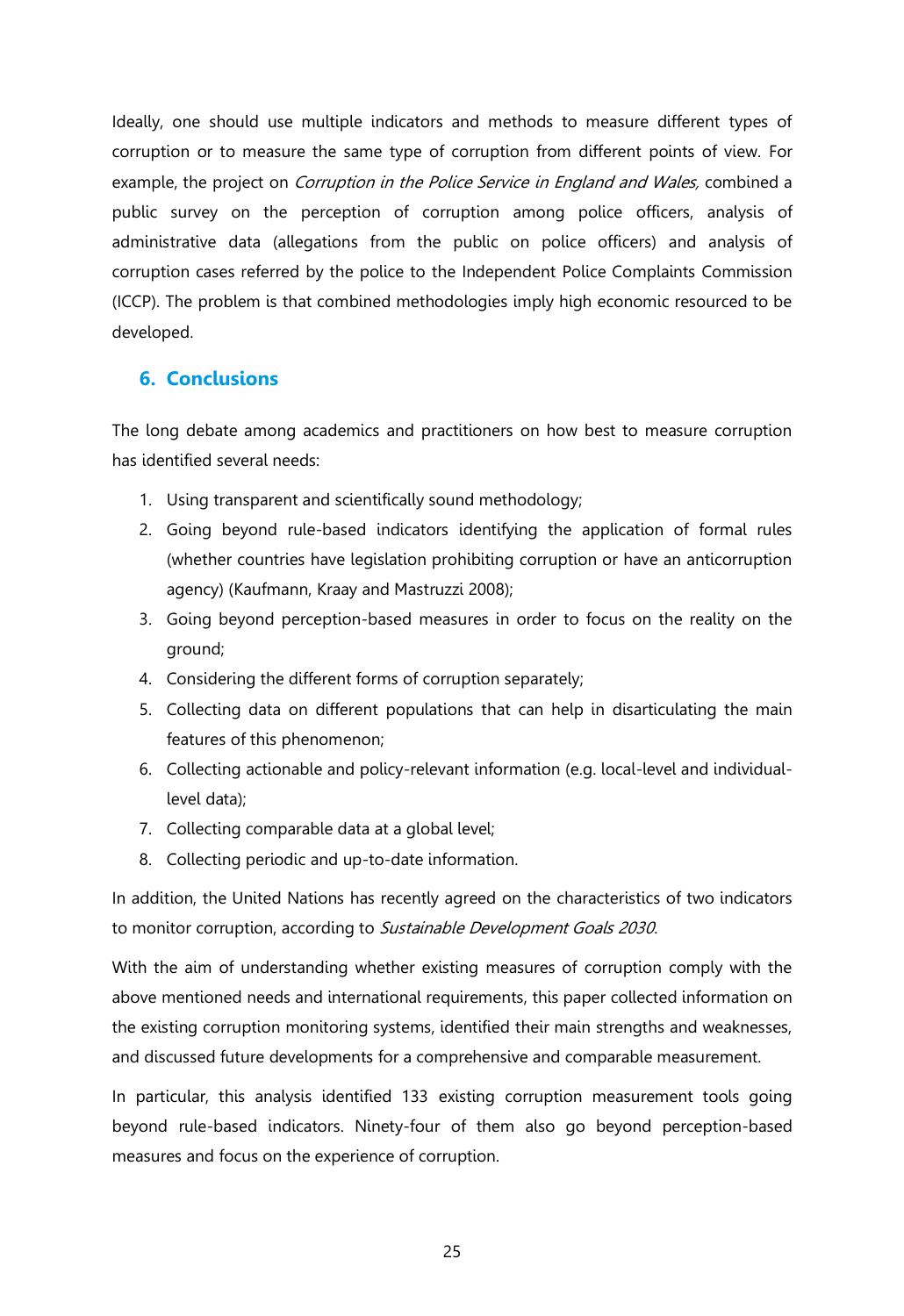The majority of these instruments are sample surveys (87%), followed by composite indicators (13%). Administrative records and experts' assessments are sometimes used to complement the information collected by surveys or as a component of indicators but, due to several shortcomings, are not used as a stand-alone data collection method.

Even if 40% of existing corruption measures, covering 150 countries, are able to provide data compliant with at least one of the two SDG indicators on corruption (26% with indicator 16.5.1 and 14% with indicator 16.5.2), there are still relevant issues concerning the development of accurate and reliable measures.

Indeed, few (less than 40%) of the identified corruption measurement tools provide data able to distinguish the different forms of corruption (e.g. by public officials, type of procedures, economic value, and so forth). Even fewer collect information that can be disaggregated by demographic and structural characteristics of respondents. Only 37% of these tools are regularly conducted (with biannual, annual and biennial periodicity); the majority are one-off surveys or have been developed only twice.

To conclude, the analysis shows that sample surveys are those instruments presenting the best trade-off between strengths and weaknesses. They are able to overcome underreporting problems, usually, refer to precise definitions of corruption and can collect details on different corrupt behaviors (e.g. public officials involved and types of procedures). They gather individual data and information on demographic and structural characteristics of respondents, which can support the design of policy interventions. In addition, when based on standardized definitions and methodologies, they ensure comparability across countries.

Even if they still have some limitations (e.g. the impact of non-response due to an unwillingness to disclose undesirable social behavior, sampling problems, high economic costs / hardly sustainable in developing countries, lack of update and periodicity), it is possible to overcome or at least reduce these bias through sound methodological planning.

However, national initiatives answering international requirements are still lacking in this regard. The majority of the surveys able to provide data compliant with SDG indicators on corruption have been conducted at international or European levels.

This result highlights the need for guidelines on how to develop sample surveys on corruption to support national governments in the development of these data collections. In addition, the best way to use these tools in order to design actionable reforms should also be explored.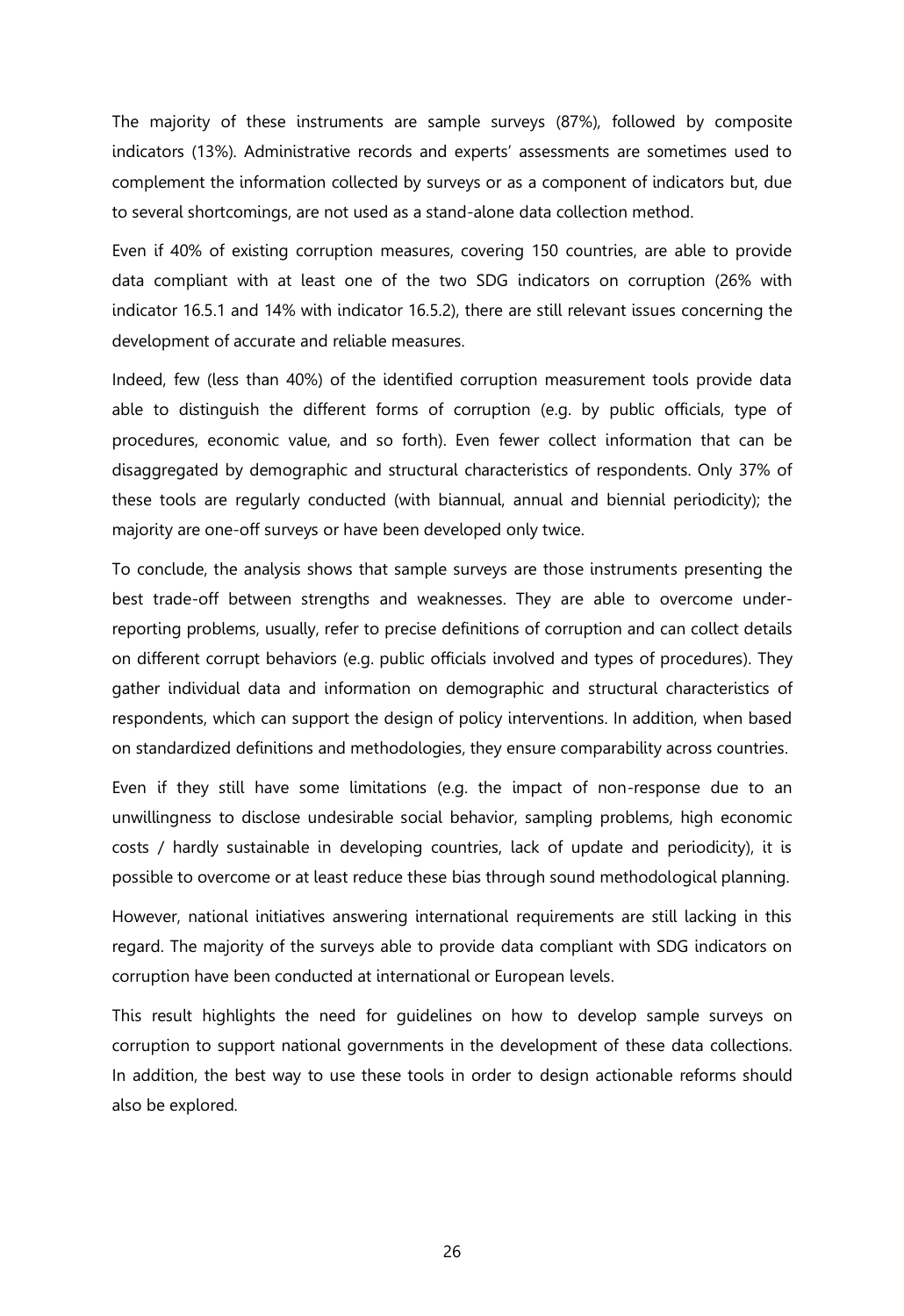## <span id="page-26-0"></span>**References**

- Aebi, M. (2008). Measuring the Influence of Statistical Counting Rules on Cross-National Differences in Recorded Crime. Aromaa, K., and Heiskanen, M. (eds.) (2008). Crime and Criminal Justice Systems in Europe and North America 1995-2004: 196- 215. Helsinki: HEUNI.
- Aebi M. et al. (2010). European sourcebook of crime and criminal justice statistics, vol 241, 4th end, Onderzoek en belied series. Boom Juridische uitgevers, Ministry of Justice, Research and Documentation Centre WODC, Den Haag.
- Alvazzi del Frate, A., Zvekic, U. and Van Dijk, J. J. M. (1993). Understanding Crime: Experiences of Crime and Crime Control. United Nations Interregional Crime and Justice Research Institute, Rome.
- Azfar, O. and Gurgur T. (2008). Police Corruption, Crime and Crime. Reporting: A Simultaneous Equations Approach. Norwegian Institute of International Affair (NUPI) 2008. ISBN: 978-82-7002-204-5.
- Dugato M., Favarin S., Hideg G. and Illyes A. (2013). The crime against businesses in Europe: A pilot survey. Final report of the project: EU Survey to assess the level and impact of crimes against business –Stage 2: Piloting the survey module (M. Dugato, ed.). Brussels: European Commission.
- Fazekas, M., Tóth, I.J. and King, L.P. (2016). 'An Objective Corruption Risk Index Using Public Procurement Data'. European Journal of Criminal Policy and Research (2016) 22: 369-397. DOI 10.1007/s10610-016-9308-z
- Fazekas, M. and Tóth, I.J. (2014). Three indicators of institutionalised grand corruption using administrative data. Explanatory note for the U4 - Proxy Workshop, Bergen, Norway, 4/2/2014. Corruption Research Center Budapest.
- Gendall, P., Hoek, J. and Blakeley, M. (1992). 'Estimating a Socially Undesirable Behaviour'. Marketing Bulletin, 1992, 3, 1 -8, Article 1.
- Gosen, S. (2014). Social desirability in survey research: Can the list experiment provide the truth? Dissertation zur Erlangung des Doktorgrades der Naturwissenschaften (Dr. rer. nat.) dem Fachbereich Psychologie der Philipps-Universität Marburg. Marburg/Lahn im Januar 20
- Gould, D.J. (1991). "Administrative Corruption: Incidence, Causes, and Remedial Strategies in A. Farazmand ed. Handbook of Comparative and Development Public Administration. New York: Marcel Dekker, Inc., pp.467-480.
- Grünhut, M. (1951). 'Statistics in Criminology'. Journal of the Royal Statistical Society, Vol CXIV, Part II.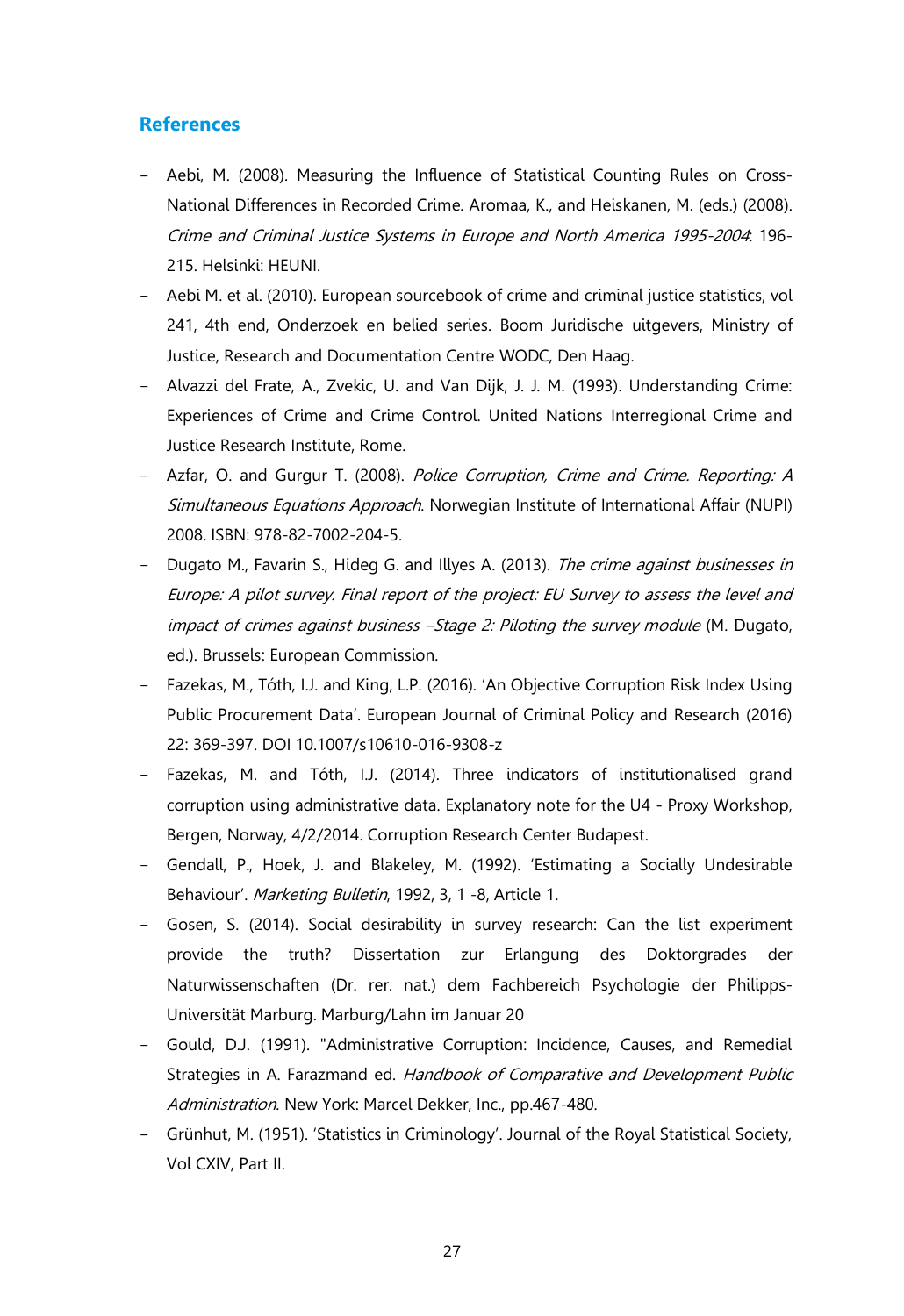- Howard, G.J. and Smith, T. (2003). Understanding Cross-national Variations of Crime Rates in Europe and North America. Aromaa, K., Leppa, S., Nevala, S., and Ollus, N. (Eds.) (2003). Crime and Criminal Justice in Europe and North America: 1995-1997, no. 40: 23-70. Helsinki, Finland: European Institute for Crime Prevention and Control (HEUNI).
- Huberts, L.W.J.C. (1998). What can be done against public corruption and fraud: expert views on strategies to protect public integrity. Crime, Law and Social Change, 29, 209-224.
- Jehle, J.M. and Harrendorf, S. (eds) (2010). Defining and registering criminal offences and measures – standards for a European comparison. Göttingen Stud Crim Law Justice.
- Johnsøn, J. and Mason, P. (2013). The Proxy Challenge: Why bespoke proxy indicators can help solve the anti-corruption measurement problem. U4 Brief, July 2013, No 2.
- Kaufmann, D., Kraay, A., & Mastruzzi, M. (2008). Governance matters VII: Aggregate and individual governance indicators, 1996–2007. World Bank Working Papers. Washington, DC.
- Khan, M. M. (2004). Political and Administrative Corruption: Concepts, Comparative Experiences and Bangladesh Case. Transparency International - Bangladesh Chapter.
- Killias & al, (2012). Grundriss der Kriminologie. Berne: Staempfli, 3rd edition, 2012.
- Lynch, J.P. (1993). 'Secondary analysis of international crime survey data'. Anna Alvazzi del Frate, Ugljesa Zvekic, and Jan J.M. van Dijk (eds.) Understanding crime: Experiences of crime and crime control. Rome: United Nations Interregional Crime and Justice Research Institute (UNICRI).
- Lynch, J.P. (2006). 'Problems and Promise of Victimization Surveys for Cross-National Research'. Crime and Justice, no. 34.
- Mugellini, G. (2013). Measuring and Analysing Crime Against the Private Sector: International Experiences and the Mexican Practice. Instituto Nacional de Estadística y Geografía in México (INEGI), 2013.
- Mungiu-Pippidi, A. and Dadašov, R. (2016). Measuring Control of Corruption by a New Index of Public Integrity. European Journal of Criminal Policy and Research (2016) 22:415–438. DOI 10.1007/s10610-016-9324-z
- Neuman, L. and Berger, R.J. (1988). 'Competing Perspectives on Cross-National Crime: An Evaluation of Theory and Evidence'. The Sociological Quarterly, Vol. 29, No. 2 (Summer, 1988): 281-313. Midwest Sociological Society, Blackwell Publishing.
- OECD and JRC European Commission (2008). Handbook on Constructing Composite Indicators. Methodology and User Guide.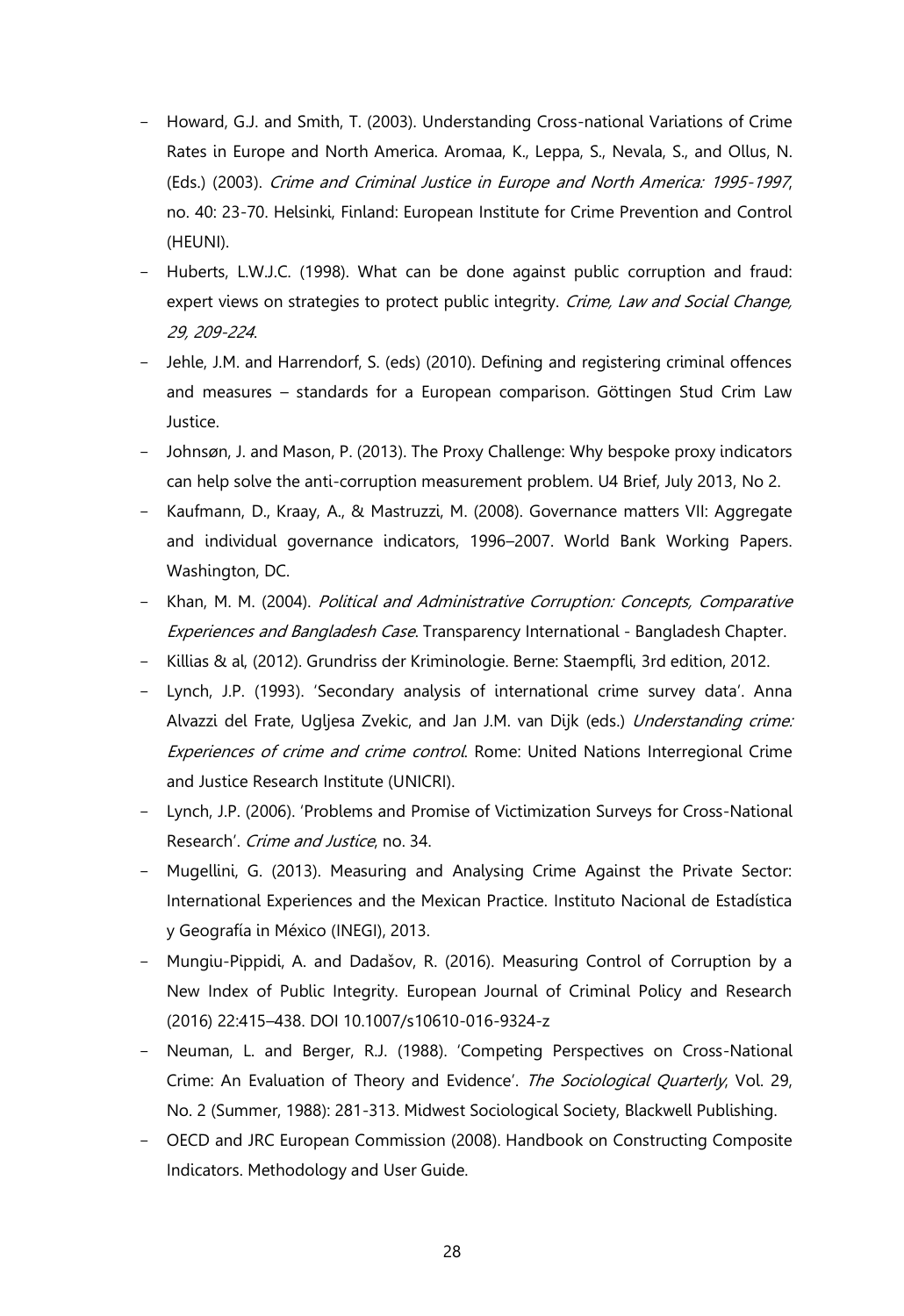- OECD (2015). Consequences of Corruption at the Sector Level and Implications for Economic Growth and Development. OECD publishing. DOI:10.1787/9789264230781-en.
- Olken, B. A. (2007). 'Monitoring corruption: Evidence from a field experiment in Indonesia'. Journal of Political Economy, 115: 200–249.
- Pope, J. (ed) (2000). TI sourcebook 2000. Confronting corruption: the elements of a national integrity system. Transparency International, Berlin.
- Recanatini, F. (2011). Country-Specific Diagnostic Assessments: An Alternative Approach for Policy Reform. The World Bank 2011.
- Reinikka, R., & Svensson, J. (2004). 'Local capture: Evidence from a central government transfer program in Uganda'. The Quarterly Journal of Economics, 119: 678–704.
- Riccardi, M. and Sarno, F. (2013). "Corruption". In Bruinsma G. and Weisburd D. (Eds), Encyclopedia of Criminology and Criminal Justice, New York: Springer.
- Rose-Ackerman S. (2003). Corruption. In: Rowley C.K., Schneider F. (eds) (2003). Encyclopedia of public choice. Vol 1. Springer, Dordrecht.
- Sequeira, S. (2012). "Chapter 6 Advances in Measuring Corruption in the Field". New Advances in Experimental Research on Corruption. Published online: 09 Mar 2015: 145-175.
- Skogan, W. G. (1976). Sample Surveys of the Victims of Crime. Public Data Use, Vol. 4, N. 1: 23-28.
- Thatcher, R. (2010). Validity and reliability of quantitative electroencephalography (qEEG). Journal of Neurotherapy, 14: 122-152.
- Twycross, A. and Shields, L. (2004). Validity and reliability -What's it all about? Part 2 Reliability in quantitative studies. Paediatric Nursing, 16 (10): 36.
- UNODC (2005). United Nations Convention Against Corruption. Vienna, Austria. Retrieved **from the contract of the contract of the contract of the contract of the contract of the contract of the contract of the contract of the contract of the contract of the contract of the contract of the contract o**

<http://www.unodc.org/documents/treaties/UNCAC/Publications/Convention/08- 50026\_E.pdf>

- UNODC (2009). Quantitative approaches to assess and describe corruption and the role of UNODC in supporting countries in performing such assessments. Background paper prepared by the secretariat, Nov 2009. United Nations Office on Drugs and Crime, Doha.
- UNODC (2013). Business, Corruption and Crime in the Western Balkans: The impact of bribery and other crime on private enterprise. UNODC Vienna.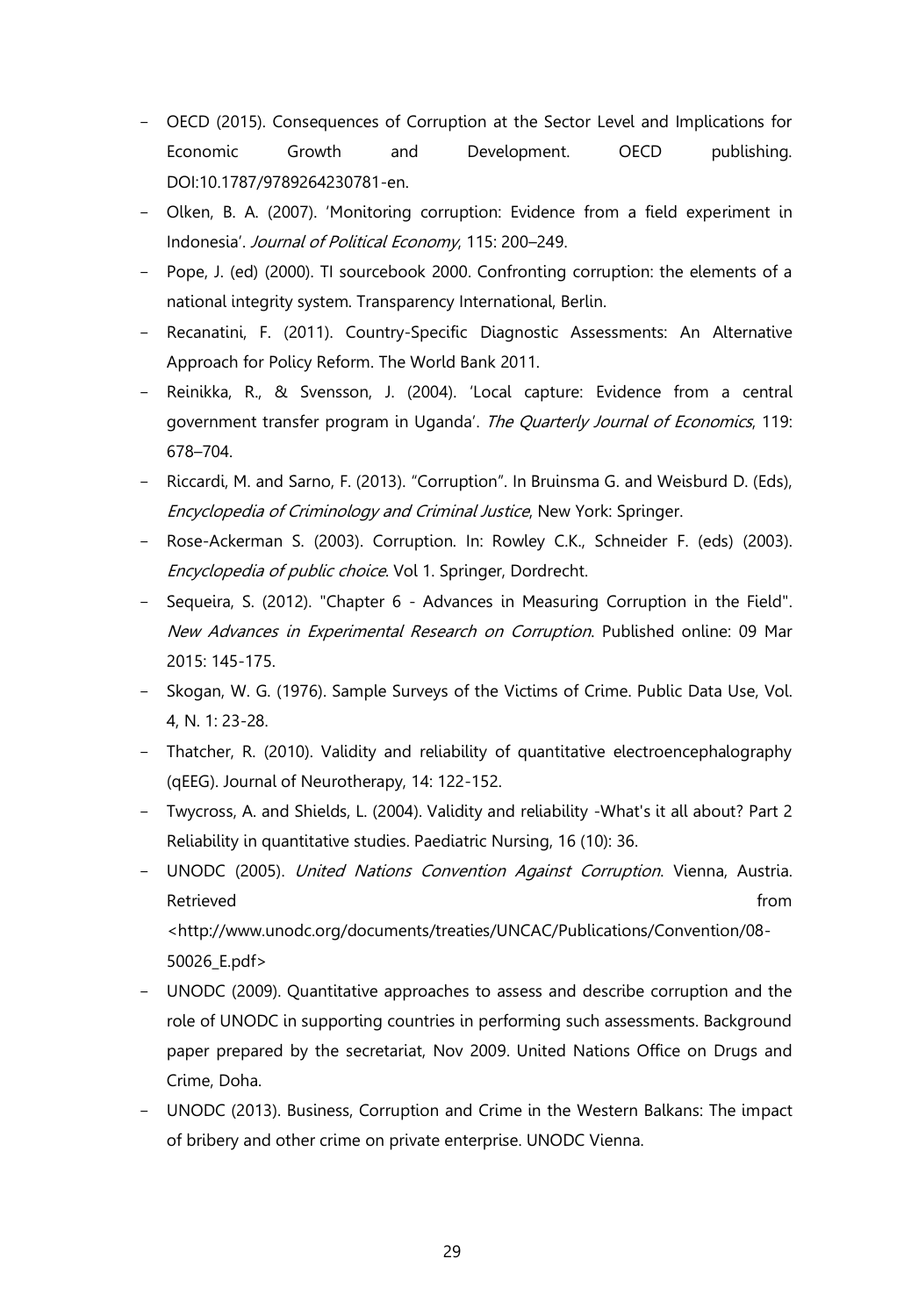- UNECE-UNODC (2009). Manual on Victimization Surveys. Retrieved from [<http://www.unodc.org/documents/data-and-analysis/Crime](http://www.unodc.org/documents/data-and-analysis/Crime-statistics/Manual_on_Victimization_surveys_2009_web.pdf)[statistics/Manual\\_on\\_Victimization\\_surveys\\_2009\\_web.pdf>](http://www.unodc.org/documents/data-and-analysis/Crime-statistics/Manual_on_Victimization_surveys_2009_web.pdf).
- Van Dijk, J. J. M., Manchin, R., Van Kesteren, J., Nevala, S., Hideg, G. (2007). The Burden of Crime in the EU. Research Report: A Comparative Analysis of the European Crime and Safety Survey (EU ICS) 2005.
- Wrigley, E.A. (1972). Essays in the use of quantitative methods for the study of social data. Cambridge University Press.
- Zvekic, U., and Alvazzi del Frate, A. (1995). Criminal victimization in the developing world. Rome: United Nations Interregional Crime and Justice Research Institute.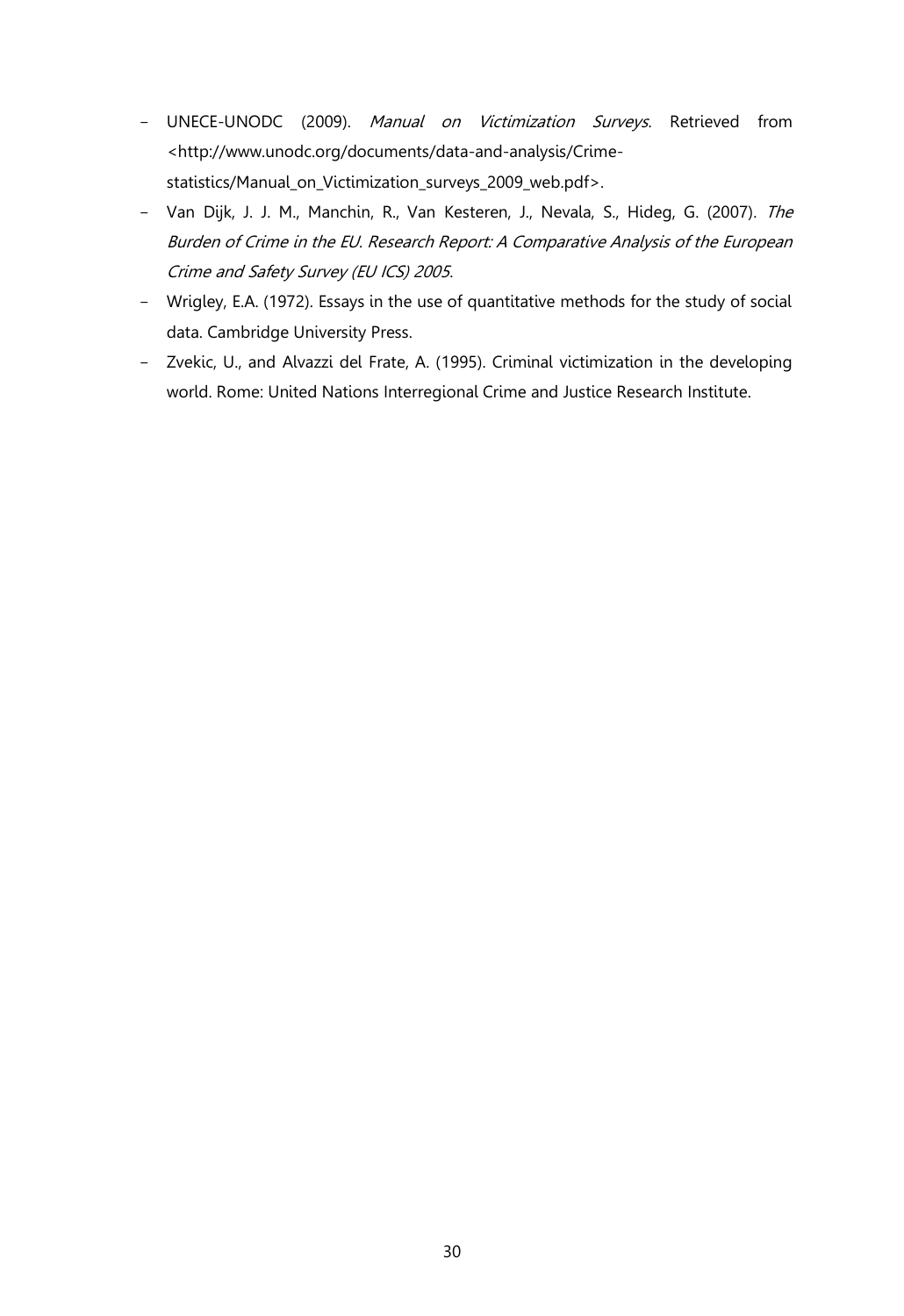## <span id="page-30-0"></span>**Annex 1 – List of surveys compliant with SDGs indicators 16.5.1. and 16.5.2 on corruption**

| Indicator 16.5.1 |                                                                                                 |                                                                        | <b>Indicator 16.5.2</b>                                                                                                              |                                                                                                                                                                  |  |
|------------------|-------------------------------------------------------------------------------------------------|------------------------------------------------------------------------|--------------------------------------------------------------------------------------------------------------------------------------|------------------------------------------------------------------------------------------------------------------------------------------------------------------|--|
|                  | Name of the survey                                                                              | Organization                                                           | Name of the survey                                                                                                                   | Organization                                                                                                                                                     |  |
|                  | 1. Global Corruption<br><b>Barometer</b>                                                        | Transparency International                                             | 1. Crime and Corruption<br><b>Business Survey</b><br>(CCBS)                                                                          | UNODC/UNICRI                                                                                                                                                     |  |
|                  | 2. Life in Transition Survey<br>I: A survey of people's<br>experiences and<br>attitudes         | European Bank for<br>Reconstruction and<br>Development                 | 2. Business Environment<br>and Enterprise<br>Performance Survey<br>(BEEPS)                                                           | European Bank for<br>Reconstruction and<br>Development and the<br>World Bank Group                                                                               |  |
|                  | 3. Life in Transition Survey<br>II: After the crisis                                            | European Bank for<br>Reconstruction and<br>Development                 | 3. Enterprise Surveys                                                                                                                | <b>World Bank</b>                                                                                                                                                |  |
|                  | 4. Afrobarometer                                                                                | Afrobarometer                                                          | 4. Business, Corruption<br>and Crime in the<br>western Balkans:<br>The impact of bribery<br>and other crime on<br>private enterprise | United Nations Office on<br>Drugs and Crime (UNODC)                                                                                                              |  |
|                  | 5. Americas Barometer                                                                           | LAPOP - Vanderbilt<br>University                                       | 5. Flash Eurobarometer<br>374 - Businesses'<br>attitudes towards<br>corruption in the EU                                             | European Commission                                                                                                                                              |  |
| 6.               | Corruption in the<br>as experienced by the<br>population                                        | Western Balkans: Bribery United Nations Office on<br>Drugs and Crime   | 6. Business Survey on<br>corruption in public<br>procurement in Italy<br>(2014)                                                      | The Italian National Institute<br>of Statistics and the Italian<br>National Anti-Corruption<br>Authority (ANAC)                                                  |  |
|                  | 7. Daily lives and<br>corruption: Public<br>opinion in Southern<br>Africa                       | Transparency International                                             | 7. Business survey on<br>crime and corruption<br>in Nigeria                                                                          | United Nations Office on<br>Drugs and Crime (UNODC)                                                                                                              |  |
|                  | 8. Special Eurobarometer<br>397 - Corruption                                                    | <b>European Commission</b>                                             | 8. Nigeria - Crime and<br><b>Corruption Business</b><br>Survey 2006                                                                  | The Economic and Financial<br>Crime Commision (EFCC),<br>the National Bureau of<br>Statistics (NBS) and the<br>United Nation Office on<br>Drug and Crime (UNODC) |  |
|                  | 9. 2010 Armenia<br>Corruption Survey of<br>Households                                           | Caucasus Research Resource<br>Centers (CRRC) and USAID                 | 9. Swiss International<br>Corruption Survey<br>2013-2015 (on-going)                                                                  | University of St. Gallen                                                                                                                                         |  |
|                  | 10, 2013 National<br>Household Survey on<br>Experience with<br>Corruption in the<br>Philippines | Office of the Ombudsman<br>and the Philippine Statistical<br>Authority | 10. 2009 Armenia<br>Corruption Survey of<br>Households and<br>Enterprises                                                            | Caucasus Research Resource<br>Centers (CRRC) and USAID                                                                                                           |  |
|                  | 11. Afghanistan in 2014: A<br>Survey of the Afghan<br>People                                    | The Asia Foundation                                                    | 11.<br><i>The Malawi</i><br>Governance and<br>Corruption Survey<br><i>2010</i>                                                       | Centre for Social Research of<br>Malawi                                                                                                                          |  |
|                  | 12. Corruption Perception<br>and Ground Reality<br>Survey - Pakistan                            | <b>USAID</b><br>Center for Peace and<br>Development Iniatives          | 12.<br>USAID<br>Corruption in Albania:<br>Perception and                                                                             | <b>USAID and IDRA</b>                                                                                                                                            |  |